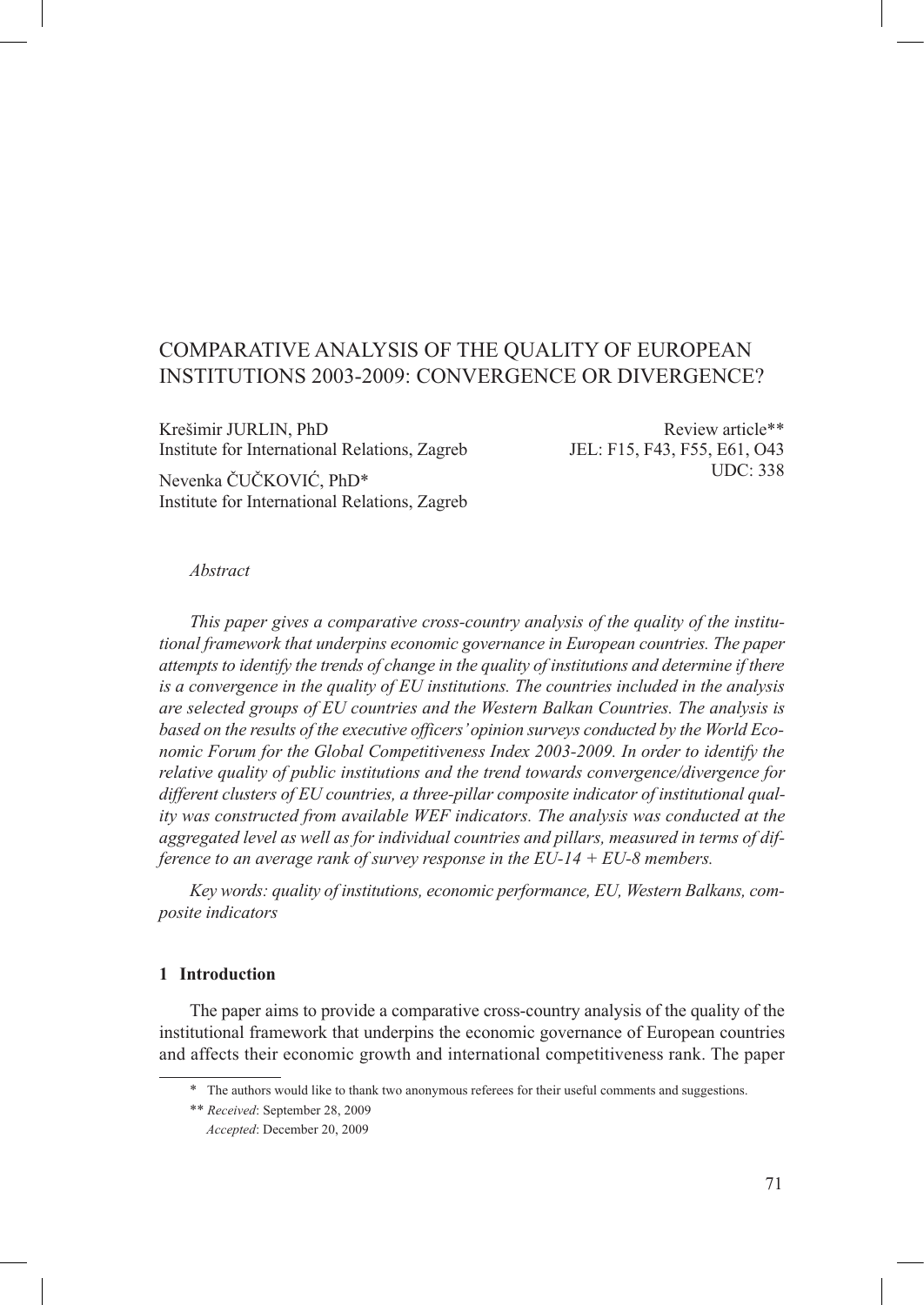attempts to identify *the trends of change* in the quality of institutions and determine if there is a *convergence* or *divergence* in the quality of EU institutions in the 2003-2009 period. The analysis also examines at a more detailed level several factors behind institutional similarities/differences in selected clusters of EU countries.

In the second chapter we briefly deal with the question of why the quality of the institutional framework (legislative framework, regulative norms, formal and informal rules and codes, governing mechanisms) matters for economic growth and competitiveness at both country and business sector levels. We try to determine the components of the institutional quality that we intend to examine. We also define the theoretical and policy framework as well as the starting assumptions for the analyses that follow.

The third chapter offers some important remarks on the possible benefits and limitations of measuring institutional quality, which provides a broader perspective on the strength and validity of such a research exercise. We explain the reasons for the rising interest in the measurement of institutional quality and governance, point out the main problems encountered by the existing institutional quality indicators and examine the shortcomings and benefits of the assessment tools used.

In the fourth chapter we elaborate the methodological approach in the analysis of the World Economic Forum (WEF) and specify the indicators of the annual Global Competitiveness Index on the basis of which we attempt to measure institutional quality. For the purpose of this empirical exercise, we construct the indicative composite *"institutional quality index"* by defining three pillars (the quality of legal protection, quality and burden of regulation and level of corruption). We use 12 selected survey indicators of institutional quality as an explanatory tool for the levels of institutional convergence attained among different groups of EU and Western Balkan countries in the 2003-2009 period.

The analysis in the fifth chapter attempts to find an answer to the starting question of whether there is any convergence among European countries in the "institutional quality index"; which countries demonstrate positive/negative trends and if any significant deviations are found when the old and new EU-members as well as the selected EU "outsiders" are considered during the 2003-2009 period.

The sixth chapter is focused on the analyses of country groups, while in the seventh chapter we provide some more detailed findings of the main trends at the level of three sub-indexes (pillars) of the quality of institutions, in order to identify which institutional pillars and which countries account for the most identified trends towards change in the quality of institutions.

In the concluding eighth chapter we summarize the main findings of the paper and attempt to identify the underlying factors in institutional convergence for the clusters of countries that were determined on the basis of our analysis.

# **2 The quality of institutions in European countries and their impact on economic growth and competitiveness: why does it matter?**

The link between quality of institutions and economic growth is theoretically well founded and has been repeatedly studied and empirically tested (North, 1990; North, 1997;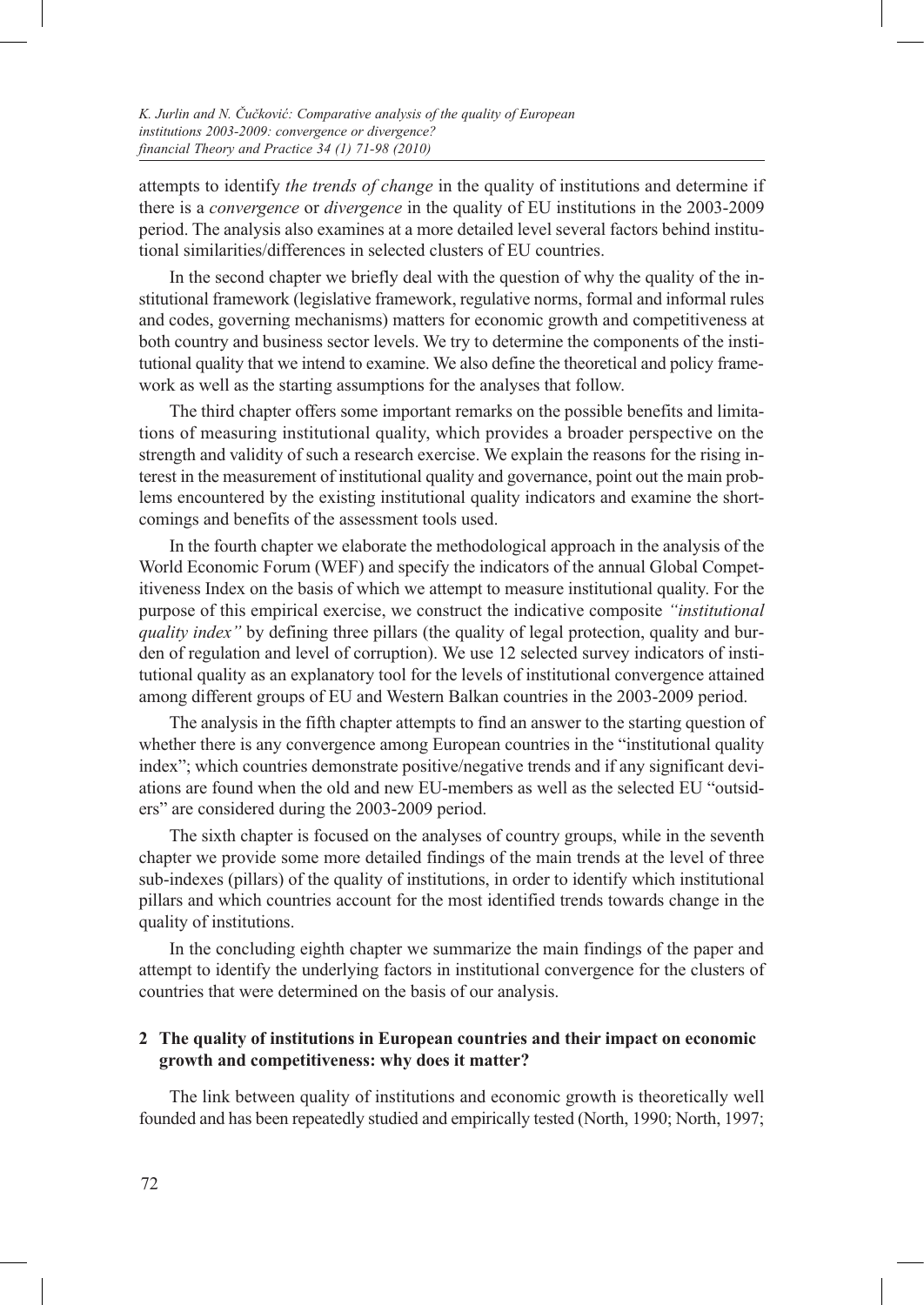Olson et al., 2000; Rodrik, 2004; Campbell, 2004; Pedersen, 2008). In particularly since the beginning of the 1990s, economists have widely acknowledged the idea that good economic institutions in both the public and the private sectors are instrumental in economic growth.<sup>1</sup> The institutional framework conducive to a functioning market economy is very important primarily for the business community but ultimately for all citizens, for their living standards and general quality of life. Well designed institutions can trigger economic growth and act as important growth accelerators (Housemann, Prichett and Rodrik, 2004). At the business sector level, this link is most evident in investment decisions in which investors take into account the quality of institutions as a very important factor for the ease of doing business and when assessing the overall risk of future business operations in a country. The institutional framework could create incentives but also disincentives for economic transactions and business decisions. Firms are generally keen to invest in countries with a high respect for and protection of property rights; a developed legal framework and enforced rules of law; well developed public services with no burdensome bureaucracy, redundant regulation or corruption. It is important that government policies are transparent, the judiciary does not hinder business and that there is strong protection against crime and fraud. Institutional failures, on the other hand, significantly raise transaction costs for firms if public institutions fail adequately to enforce property rights, business contracts or fail to ensure an adequate level of information on the market to all market agents. Apart from that some rules of conduct and institutional dimensions that fall within the area of "ethical behaviour" were also included in our analysis, with indicators of business ethics and public trust in the (financial) honesty of politicians, i.e. those created by the private sector subjects themselves are also very important and mirror the capacity of enforcement. These are the elements we have taken into account when measuring the overall quality of the current European institutional framework that affects the decisions of enterprises and market actors and consequently reflects on the countries' competitiveness rank.

In short, our analysis is based on the assumption that the quality of institutional framework *does matter* for the efficiency of economic transactions and economic growth. The institutional framework determines the path of economic growth of a country to large extent and increases our understanding of factors influencing economic growth patterns (North, 1990; Pederson, 2008; Rodrik, 2004; Olson et al., 2000). We similarly argue that growth and international competitiveness are better in countries which are better governed and *that differences in performance could also be attributed to the quality of economic governance and the institutional framework, i.e. rules, norms, and the formal and informal codes of behaviour of economic actors*.

Countries which rely on efficient and transparent institutions are better governed and have been able to extract therefrom an important *"development dividend"* for their economy (Kaufmann, 2005). Strong economic growth is usually linked to good governance and efficient underpinning from the institutional framework, while poor governance and weak institutions might explain the relative failures of reforms (Arndt and Oman, 2008).

<sup>1</sup> The theoretical background could be found in the number of works of many neo-institutional economists started from North (1990); Williamson (1994); Hodgson (1998); La Porta et al. (1999); Boettke (2000), Pejovich (1995) and many others. For the good overview of literature see Campbell (2004).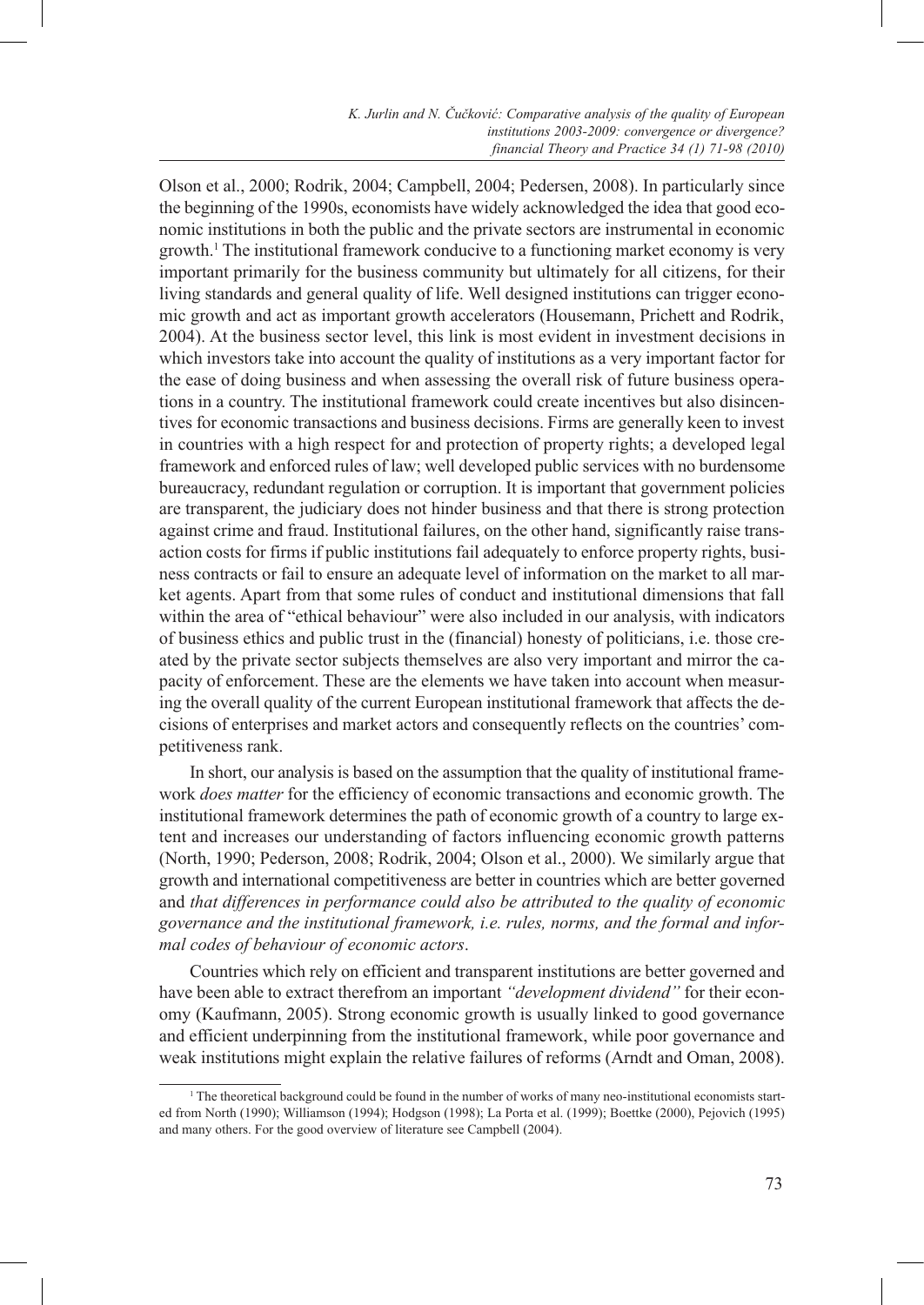We also consider *institutional change and convergence* as an important public policy instrument and a useful explanatory tool concerning reform success for policy makers. In the empirical exercise done in this paper, by attempting to measure the quality of institutions, we also attempt to assess the preconditions and capacity for good governance, sustained economic growth and the upgrading of the international competitiveness ranking.

What factors affect the quality of institutions and institutional competitiveness in European countries? Is there a converging trend in the quality of institutions as a result of the deepening of the integration process within the EU and on the other hand the accession of new members? What impact do such processes have on candidate countries such as Croatia? These are the questions we are dealing with here. Our starting and rather selfevident assumption is that becoming part of the EU single market affects the quality of institutions and economic governance to a large extent. It is also to be expected that an important differentiation or even division lines will be formed among EU members (insiders) and non-EU members (outsiders). The other expectation is that within the EU itself, clear division lines in the quality of institutional framework will be formed among Euro Area (where deeper institutional integration exists) and non-Euro Area members.

In this paper we focus on how the quality of institutional framework and institutions, by which we refer to *rules, norms, the formal and informal codes of behaviour of economic actors,* affects the convergence trends. The convergence trends are measured by several sets of WEF indicators of institutional quality towards two groups of EU countries: (a) first to the EU-core countries (countries that joined the EU before 1995) and (b) towards the EU-core plus 8 new EU members (that joined in 2004). By institutional convergence we have in mind *increasing the similarity and complementarities and decreasing the differences of basic institutions that rule the formal and informal behaviour of organizations and individuals in the process of the integration into the EU institutional system*.

# **3 Measuring institutional quality: introductory remarks on potential benefits and limitations**

Why is it useful to measure institutional quality and explore its correlation with economic growth of different countries or their international competitiveness ranking based on the benchmark indicators? What might be the limitations and benefits of pursuing such a research exercise as the analysis of a large number of different governance and institutional quality indicators? And finally **–** is an empirical search for an appropriate assessment and measurement tool a "mission impossible" when it comes to satisfying rigorous academic analytical standards and therefore doomed to failure? These are questions that unavoidably confront every researcher who attempts to approach the problem of the empirical comparison of the quality of institutions in different countries.

The rising interest in the quality of institutions and economic governance has resulted in a growing number of studies that have attempted to measure it by cross-country indicators in the last 15 years, especially by international organizations that are the main funders of reforms and therefore keen to evaluate their progress even in areas that are hard to measure such as for instance effectiveness in combating corruption or the grey economy, the rule of law, protection of norms and judicial independence, etc. (World Bank, OECD, IMF, EBRD, EC, etc.).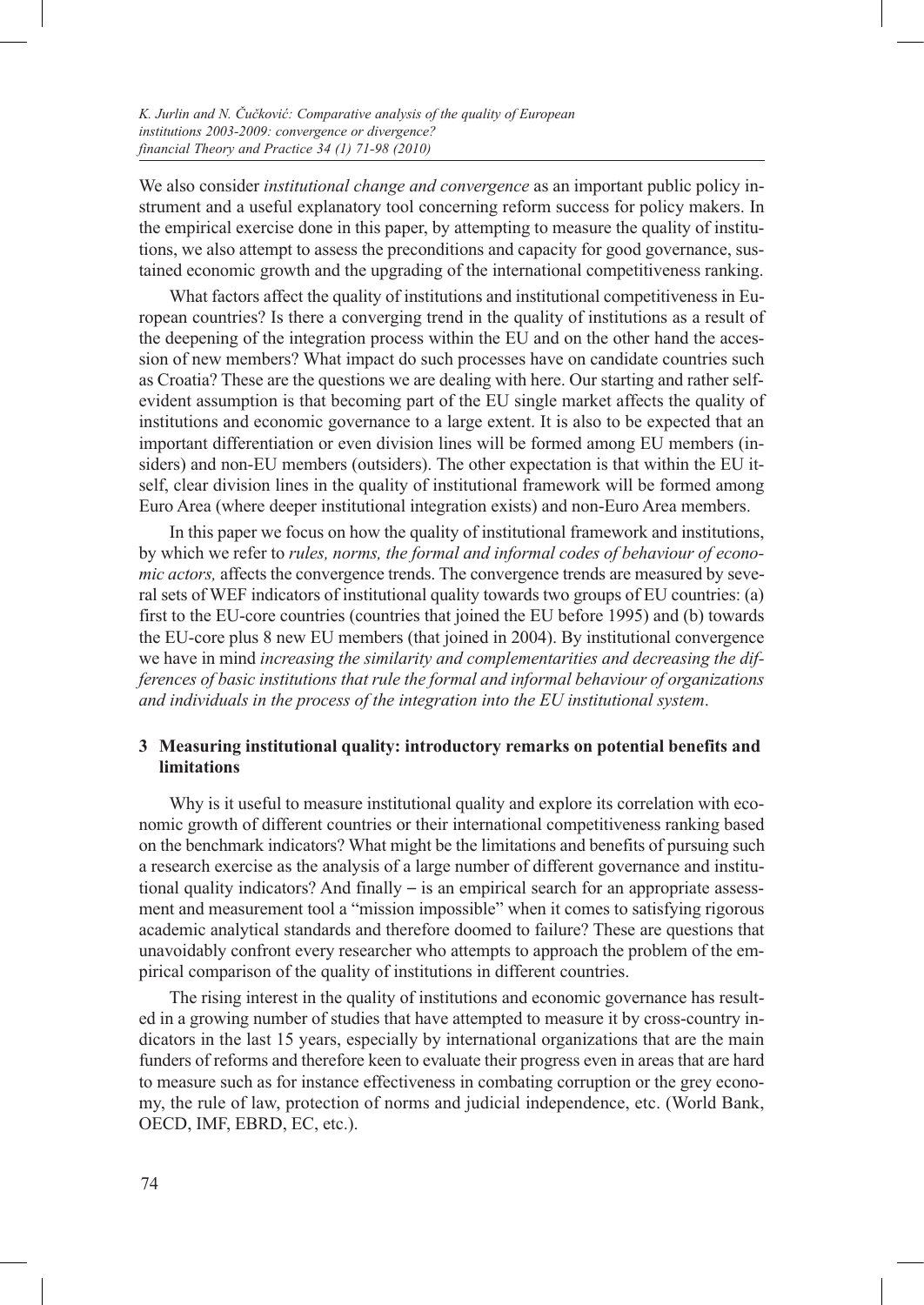Measuring institutional quality, which is an important element in economic governance indicators, is a methodologically demanding exercise especially when it comes to the generation of quantitative indicators. Early experiences with the quantification of the quality of broader institutions such as political institutions, economic freedom indicators, rule of law, corruption, government effectiveness, regulatory burden, etc. were confronted with many problems (see evolution of POLITY database, International Country Risk Guide, Business Environment Risk Intelligence, Index of Economic Freedom, Freedom House Reports, Transparency International, World Bank Governance Indicators, etc.).<sup>2</sup> For that reason, measurements started to rely to a large extent on qualitative assessments and surveys of country-specific opinions, attitudes and perceptions. Nevertheless, both hard data collection and the analyses of gathered survey data have continued to be confronted with many methodological obstacles that tested out their strength and research validity (Williams and Siddique, 2008; Arndt and Oman, 2006; Knack, 2006). Critics refer in particular to several key shortcomings of composite cross-country indicators, such as: (a) difficulty of comparing different data sources for different countries; (b) difficulty of comparisons over longer periods of time; (c) changes introduced over time in the content of the indicators themselves; (d) indicators based predominantly on viewpoints are subjective and biased towards the views of the expert and business elite; (e) the data sources are overly influenced by recent economic performance and or level of development of a country (rich countries do get better results); and (f) flaws in the evidence of the causal (two way) relationship between institutions, governance and growth.

Aware of potential pitfalls and in-built deficiencies, researchers have tackled institutional quality measurement in a more and more systematic and cautious manner, especially since the mid 1990s. These attempts resulted in valuable insights of the possible limitations of the methodology and the ultimate usefulness of research results for analysts and policy makers.

The evolution of indicators such as those of World Bank Governance Indicators, Transparency International, World Economic Forum or OECD Governance Indicators provides at least some answers to the above questions. They are summarised well in one of the works of Kaufmann and Mastruzzi (2007), written in an attempt to defend the usefulness of institutional and governance indicators in explaining the failures of given reforms or policies in a country.

The experience of the World Bank for instance indicates the problem of the construction of *composite indicators* and their *sub-component*s as well as their relevance for policy making as most of the qualitative indices were actually built upon highly correlated indexes and rely on the subjective opinions and assessments of the "country experts". The general problem with producing qualitative indicators is that they could give biased or even distorted views, depending on what experts were interviewed and the size of the expert survey sample (Williams and Siddique, 2008; Knack, 2006). The fact is that most qualitative institutional indicators used to measure the quality of institutions in a certain country are perception-based although interviews are done with informed experts who

<sup>2</sup> For a thorough overview of evolution of cross-country indicators on quality of institutions and governance see Willams and Siddique (2008).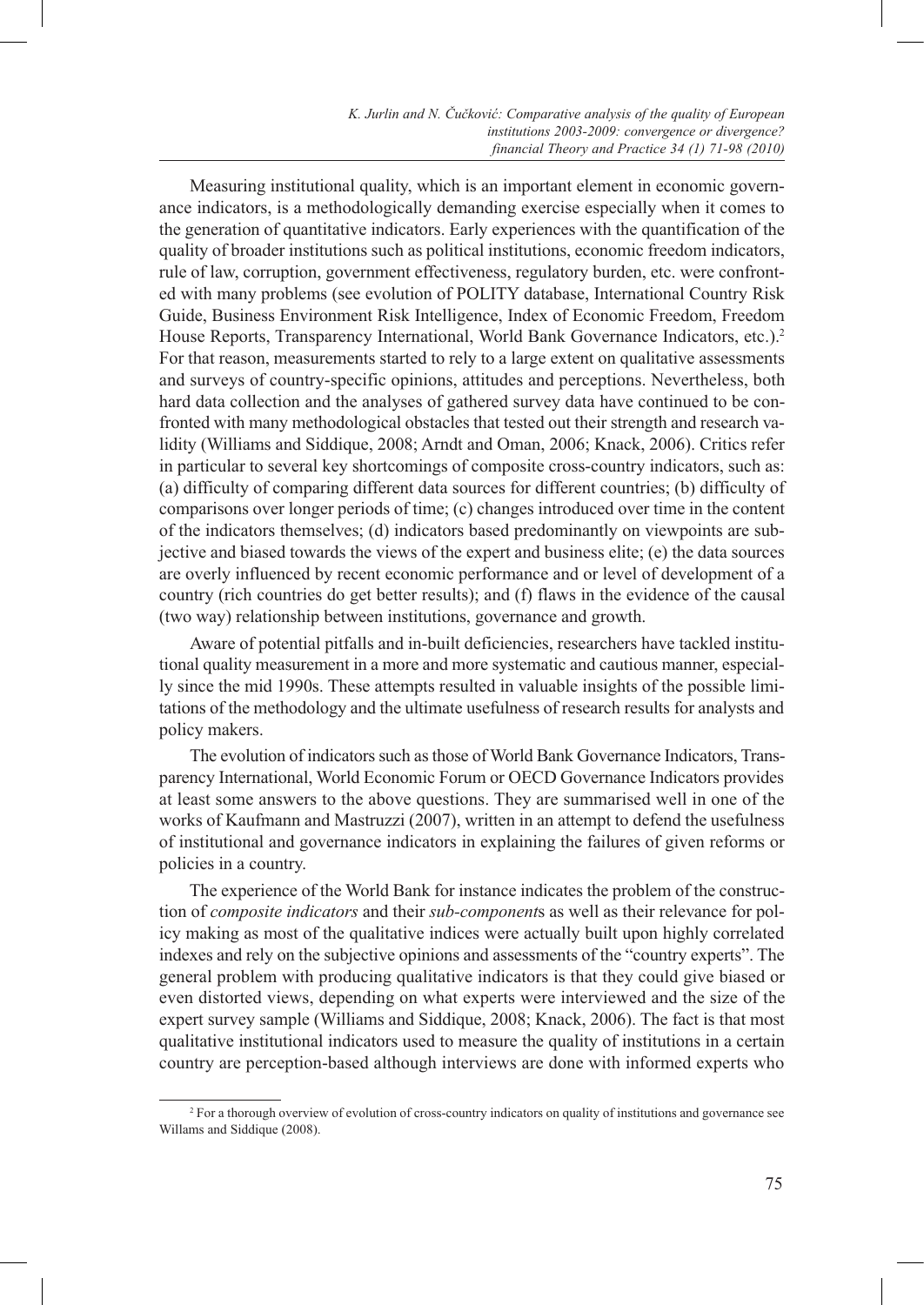know the field well. Including more countries into the analysis does not help but aggravate this problem even more.

The time horizon in measurement is also often considered another problem, and having consistent data for periods of 5-10 years still does not solve the methodological problem as the analysts could not say anything about the situation in the preceding years. Prior to the measurement of the change in the indicators. For that reason it is quite hard to access how profound the institutional change was for the economy and what the lessons for policy-making are.

Another problem observed<sup>3</sup> is that the questionnaires used for opinion surveys each year are not always entirely identical (although a core list of questions are), so the comparisons of such indicators are rather difficult and not always precise. Nevertheless, many of these different data sets have been aggregated into composite ratings and indicators (Williams and Siddique, 2008; Arndt and Oman, 2008). For that reason, the cross-country and cross-sectional datasets were especially problematic and often misused or misunderstood.

The inventory list of other problems related to the use of institutional and governance indicators is rather long, and cannot be tackled in depth here. Nevertheless, it is important to bear them in mind especially when identifying the policy relevance of such analyses. The critics tend to agree that while being useful as a first source of information for investors, institutional quality and governance indicators do not tell much about the underlying factors that explain the specific position of a country or a sector (Budak and Sumpor, 2009).

Having said all this, and being fully aware of the possible limitations and benefits of the rough cross-country measurement exercise presented in this paper, we were not however discouraged. In defence of the use of qualitative institutional and governance indicators Kaufmann and Kray (2007:2), in one of their articles quote Albert Einstein's saying: "Not everything that could be counted counts and not everything that counts could be counted"*.* In short – the capacity and quality of institutions does count, no matter how imperfect the assessment tool might be. This paper is an attempt to contribute to a meaningful analysis of some selected evidence of institutional quality in Europe that we found in the available dataset of the World Economic Forum International Competitiveness Index, in the period of 2003-2009. The magnifying lens was especially directed towards the analysis of three sets of institutional sub-indicators important for investors when assessing the overall risk of future business conduct in one country.

# **4 Measuring European institutional quality and convergence: the methodological approach**

The empirical analysis that follows is based on the data from the Executive Opinion Survey, published by the World Economic Forum (WEF) in the Global Competitiveness Reports for the period between 2003 and 2009. The WEF survey indicators measure the

<sup>&</sup>lt;sup>3</sup> For instance in the World Bank, Transparency International, OECD Governance Indicators and also World Economic Forum Global Competitiveness Indicators that we use in our analysis.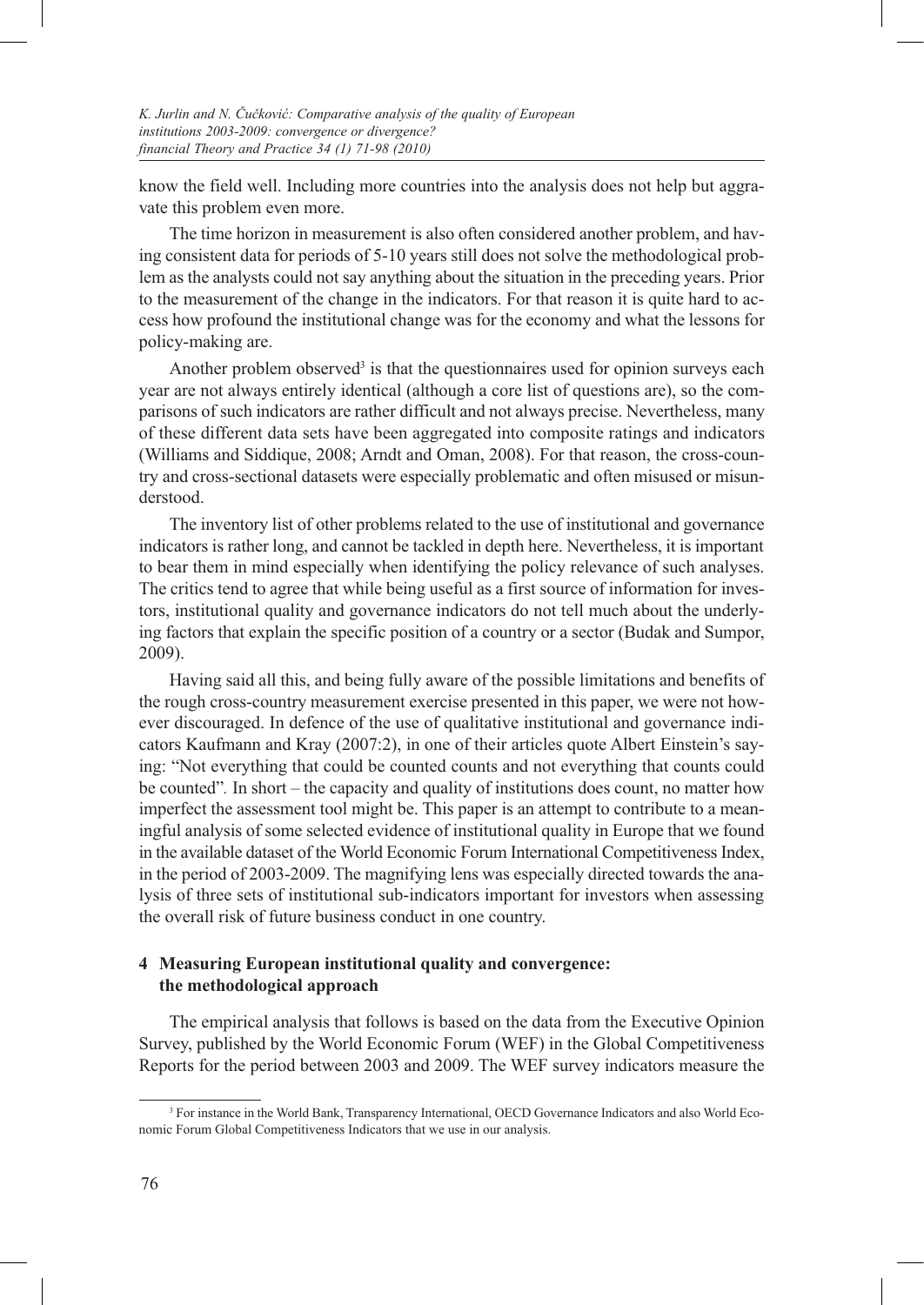business community perception of many competitiveness factors that can not be measured by hard statistical data. The survey is conducted every year in a large number of countries, with a generally identical set of questions and a clearly defined sample, providing a sound base for analysis.

| <b>Subindexes</b>               | <b>Indicators</b>                                                    | <b>Original WEF survey questions</b>                                                                                                                                                                                                                               |  |  |
|---------------------------------|----------------------------------------------------------------------|--------------------------------------------------------------------------------------------------------------------------------------------------------------------------------------------------------------------------------------------------------------------|--|--|
|                                 | Judicial independence                                                | Is the judiciary in your country independent of influ-<br>ences of members of government, citizens or firms?<br>$(1 = No - heavily influenced; 7 = yes - entirely inde-$<br>pendent)                                                                               |  |  |
| Enforcement<br>of rule of law   | Property rights protection                                           | Property rights in your country, including over finan-<br>cial assets, are: $(1 = \text{Poorly defined}$ and not protected<br>by law; $7 =$ Clearly defined and well protected by<br>law)                                                                          |  |  |
|                                 | Intellectual property<br>protection                                  | Intellectual property protection and anti-counterfeit-<br>ing measures in your country are: $(1)$ = Weak and not<br>enforced; 7 = Strong and enforced)                                                                                                             |  |  |
|                                 | Reliability of police<br>protection                                  | Police services in your country: $(1 =$ Cannot be relied<br>upon to enforce law and order; $7 =$ Can be relied upon<br>to enforce law and order)                                                                                                                   |  |  |
|                                 | Effectiveness of antitrust<br>policy                                 | Anti-monopoly policy in your country is: $(1 = Lax)$<br>and not effective in promoting competition; $7 =$<br>Effective and promotes competition)                                                                                                                   |  |  |
| Regulative                      | Regulation of security<br>exchanges                                  | Regulation of securities exchanges in your country is:<br>$(1 = Not transparent, ineffective and subject to undue)$<br>influence from industry and government; $7 =$<br>Transparent, effective and independent of undue<br>influence from industry and government) |  |  |
| institutions                    | Strength of auditing and<br>accounting standards                     | Financial auditing and reporting standards regarding<br>company financial performance in your country are:<br>$(1 =$ Extremely weak; $7 =$ Extremely strong – the best<br>in the world)                                                                            |  |  |
|                                 | Burden of government<br>regulation                                   | Complying with administrative requirements for busi-<br>nesses (permits, regulations, reporting) issued by the<br>government in your country is: $(1 = Burden some;$<br>$7 = Not burdensome$ )                                                                     |  |  |
|                                 | Business costs of corruption                                         | Do illegal payments to influence government policies,<br>laws or regulations impose costs on or otherwise neg-<br>atively affect your company? $(1 = Yes, they have a)$<br>significant negative impact; $7 = No$ , they have no<br>impact)                         |  |  |
| Anti-corruption<br>institutions | Favouritism (clientelism)<br>in decisions of government<br>officials | When deciding upon policies and contracts, govern-<br>ment officials in your country: $(1 =$ Usually favour<br>well-connected firms and individuals; $7 =$ Are neu-<br>tral)                                                                                       |  |  |
|                                 | Public trust of politicians                                          | Public trust in the financial honesty of politicians in<br>your country is: $(1 = \text{Very low}; 7 = \text{Very high})$                                                                                                                                          |  |  |
|                                 | Business costs of organized<br>crime                                 | Organized crime (mafia-oriented racketeering, extor-<br>tion) in your country: $(1 = \text{Imposes significant costs})$<br>on businesses; $7 = Does not impose significant costs$<br>on businesses)                                                                |  |  |

*Table 1: Methodological approach: indicative institutional index*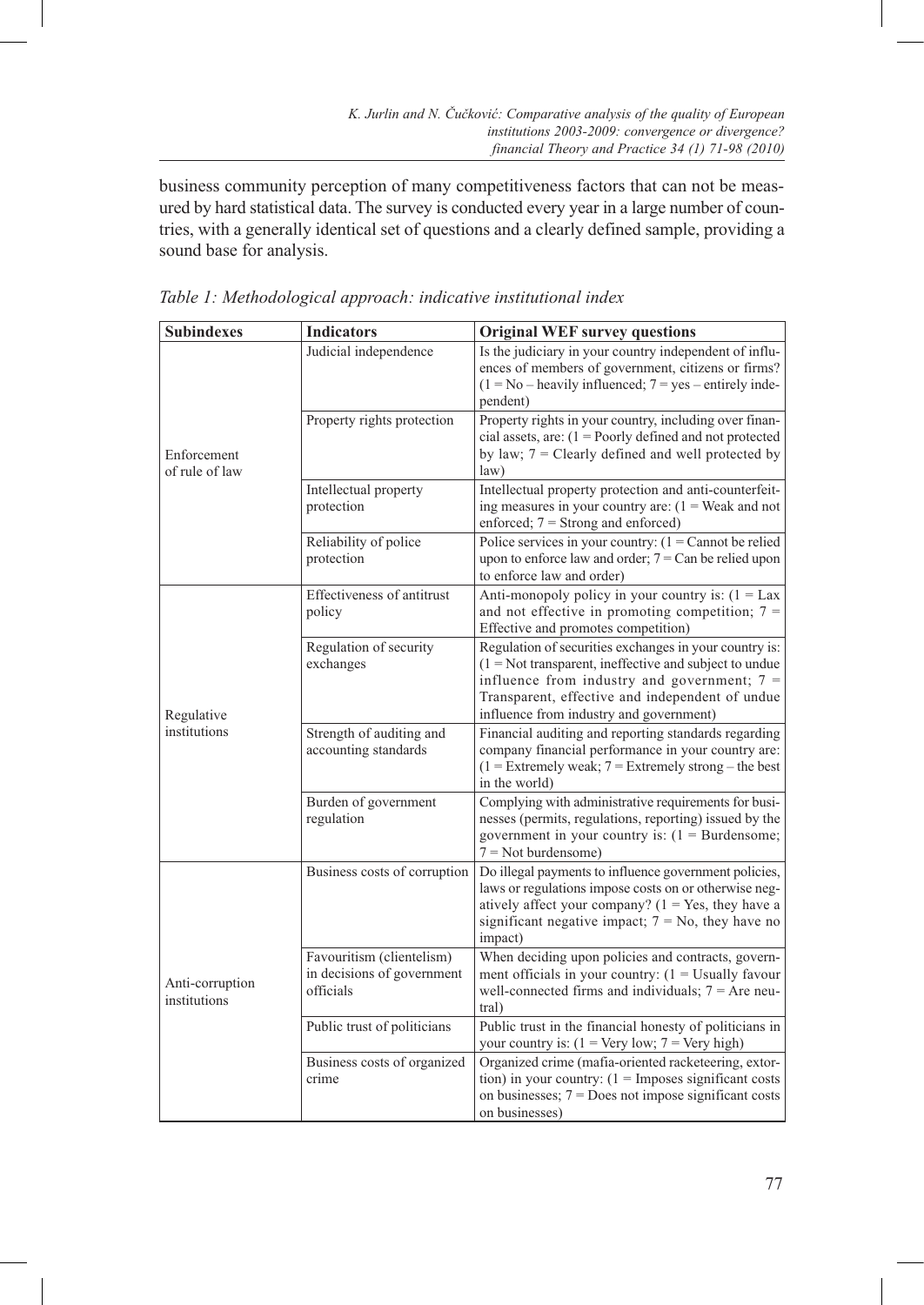There is a general problem in the analysis of WEF survey data, which are subject to changes in overall business sentiment, i.e. perception proved to be rather volatile. However, the executive survey complements the formal methods of measuring institutional development, by trying to depict the impact of the quality of institutions, as witnessed by the expert end-users, i.e. well-informed members of the business community.

Although the Global Competitiveness Report already used the "institutions" index as a pillar for the measurement of the competitiveness rank, it was not entirely suitable for the purpose of our analysis. We aimed to have a somewhat different *scope and angle* of analysis and therefore create targeted sub-indexes, to capture specific issues of the quality of institutions. We have selected 12 survey indicators to construct three "pillars", which denote different aspects of the quality of institutions. The pillars and corresponding indicators are listed in the Table 1.

The scores of the WEF survey questions are in the range from 1 (worst) to 7 (best), averaged at the level of each country and published as such in the Global Competitiveness Reports. The original WEF scores for 12 indicators were aggregated (as simple averages) to the level of three sub-indexes and to calculate the final "institutions" index.

*Enforcement of rule of law* was measured here by using survey indicators of judicial independence, protection of property rights and intellectual property, as well as the indicator of reliability of police protection. The main aim was to assess the general legal framework and the quality of operative judicial (and police) protection of rights, as felt by the business sector.

In order to measure *the quality of regulative institutions*, we employed survey indicators of effectiveness of antitrust policies, regulation of security exchanges, quality of audit and accounting, to cover the most important policies by which public institutions control the abuse of the rules of free market conduct in the private sector. Apart from that, we included the indicator of the burden of government regulation because regulation should be effective, however without imposing an excessive burden on free entrepreneurship.

*The quality of institutions that combat corruption* was measured by taking into account survey indicators of business costs of corruption and organized crime, government officials' favouritism and public trust in politicians. Although trust in the honesty of politicians is presumably influenced by a number of other variables of the institutional quality, we consider it an important indicator of the (perception of) corruption at the highest level.

We have targeted these three pillars to focus on a narrow definition of institutions, leaving out the issues of economic policy effectiveness and overall quality of public services.

The analysis is benchmarking the values of these indexes for three groups of countries, defined for the purpose of this analysis as follows:

*• EU-14* are the old EU members that had joined the EU by 1995 *(Austria, Belgium, Denmark, Finland, France, Germany, Greece, Ireland, Italy, Netherlands, Portugal, Spain, Sweden* and *United Kingdom);*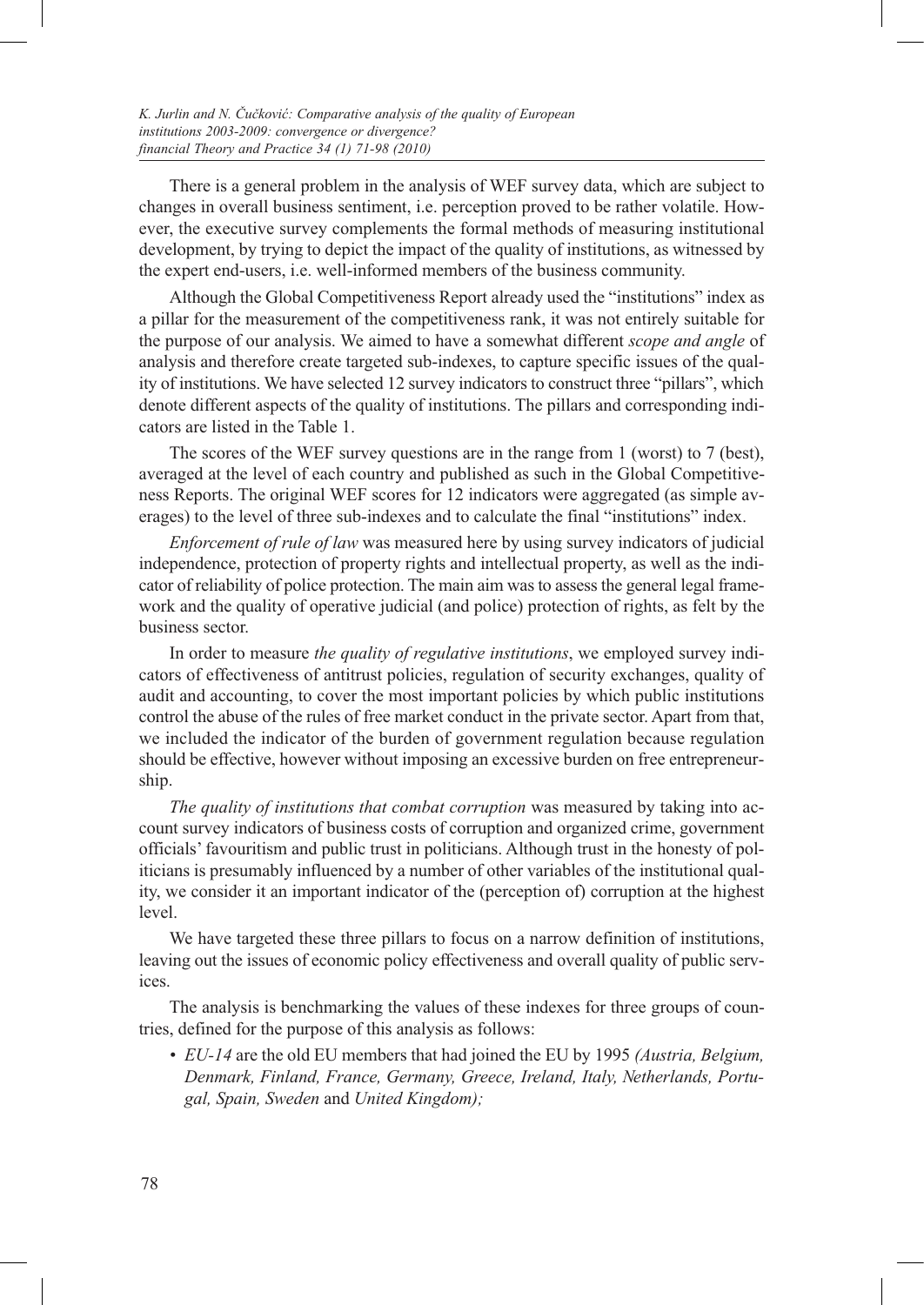- *• EU-8* are the states that joined the EU in 2004 *(Czech Republic, Estonia, Hungary, Latvia, Lithuania, Poland, Slovakia* and *Slovenia);*
- *• SEECs* are the countries that joined the EU in 2007 *(Romania and Bulgaria)*, together with 3 SEE accession countries *(Croatia, Macedonia and Serbia)*.

Luxemburg, Malta and Cyprus were not included in the analyses due to lack of WEF data, and the small sizes of their economies, which means that their absence will not significantly influence the results of the analysis. Other countries of South East Europe are not included due to lack of WEF data. The EU-8 group was selected because their reform experience is instructive for the candidate countries from the South East Europe. The reason for forming the third group of countries is that, although they are in rather different phases of the process of accession to the EU, they are all significantly lagging behind the first two groups of countries in terms of economic development and competitiveness.

The analysis has two main purposes. The first purpose is to identify if there is a trend of convergence in the quality of institutions (within the scope of the method used) in all three groups of countries. The second purpose is to provide some more detailed findings of the main trends at the level of the three pillars of institutional quality, in order to identify which institutional pillars and which countries underline the identified trends of change in the quality of institutions. In our analyses we consider upgrading and convergence of the quality of institutions an important indicator and illustration of a positive link between good governance and economic performance.

What might be the value added of our methodological approach when compared to the already existing WEF Global Competitiveness Index or for that matter the World Governance Indicators of the World Bank? We definitely do not have the ambition to introduce a new composite Institutional Index. Our intention was merely to select the indicators of institutional quality that present more vividly the cracks in the institutional framework thus capturing more clearly some important policy issues and lessons from a rather different angle. The other aim was to have a simple link to a limited number of indicators that would enable us easily to track the probable explanations of the changes at the level of (perceived) overall quality of institutions, as well on the level of pillars. To check the robustness of our results, different data sources apart from WEF were used to confirm or challenge the main identified trends.

# **5 Main trends: is there improvement and convergence in the quality of European institutions?**

Good governance and institutions have undoubtedly contributed to the economic development and growth of EU countries over the last 50 years.<sup>4</sup> The improvement of institutions became even more important with the formation of the single market and within the process of accession of new members. However, our analysis is focused on a rather limited time horizon – the very recent period from 2003 to 2009, by attempting to identify if there is a convergence trend in institutional quality both within the EU insiders and between the EU old and the new and future members.

<sup>4</sup> Easterly and Levine, 1997; Johnson, Kaufman and Schleifer, 1997; Lippert and Umbach, 2005.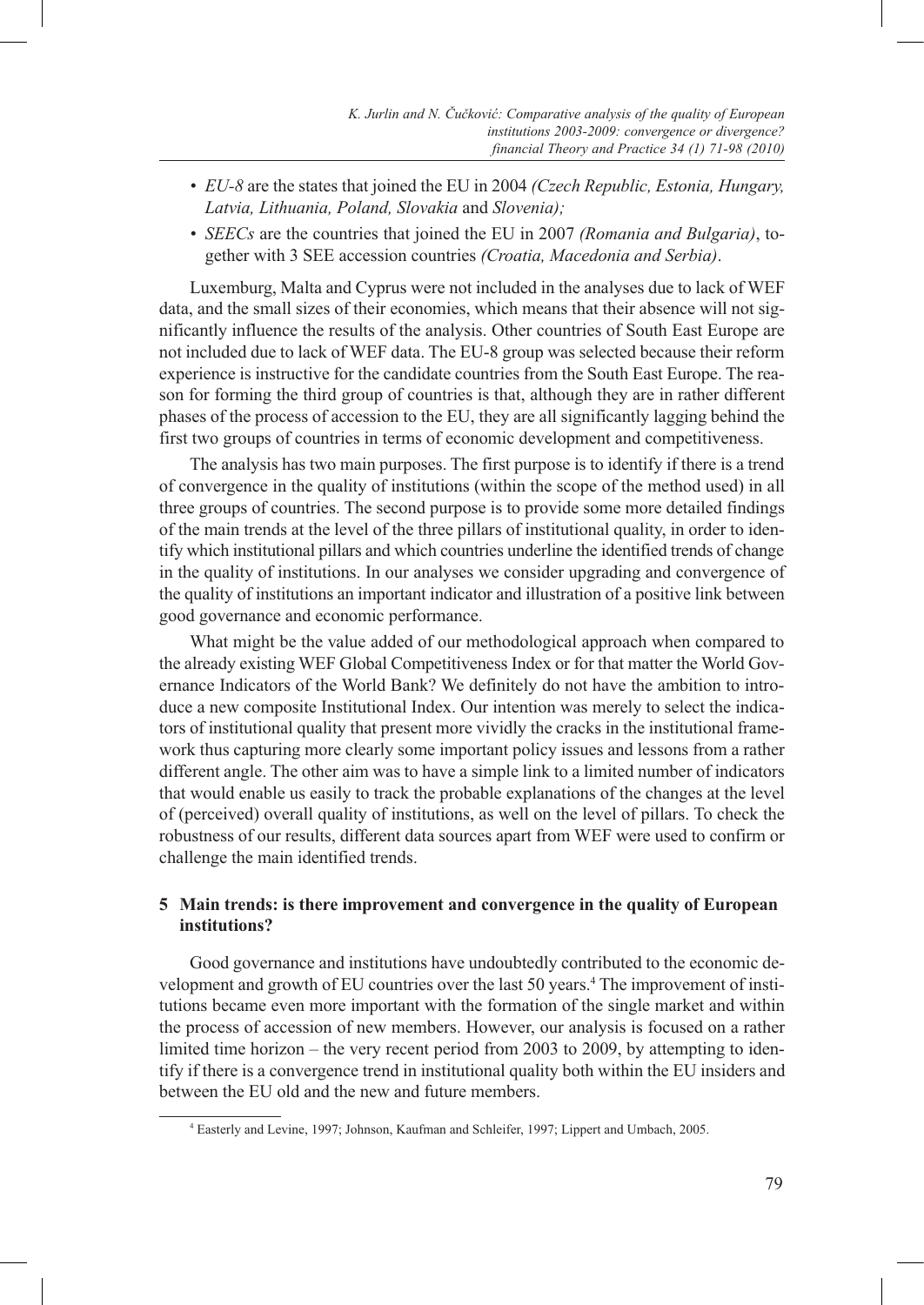The current EU economic governance regime and practice as well as underpinning institutional framework reflects to a great extent the prevailing "soft" coordination methods as apart from the monetary policy, most economic policies and institutions remained in the competence of national policy-making. For that reason, the current economic governance mechanisms have leaned more towards the regime of soft intergovernmental coordination than implementing an efficient and harmonized EU-wide mix of institutions that govern the behaviour of economic agents and individuals. The current economic governance and institutional framework also reflects divisions among functions of state and markets in member countries (Begg, 2008; Marcussen, 2006; Dyson, 2002; Umbach and Wessles, 2008; Dahausse, 2008). The divisions are also substantial between Euro zone and non-Euro zone members (Dyson, 2008).

Although several issues covered by the indicators of institutional quality we selected fall under the jurisdiction of the European Commission and commonly agreed regulatory and legislative framework within the *acquis communautaire* determined by the treaty on EMU, most of the indicators are still mainly under the competence of national legislation and policy-making.<sup>5</sup> Out of our three pillars, only some regulatory and market competition protection institutions are under the auspices of EU institutions. Development of institutions is still to a large extent subject to national legislations and policies, although they accepted the EU and international standards (enforcing property rights, intellectual property protection, accounting standards, etc.). Apart from that, certain elements of institutional quality, such as judiciary efficiency and the fight against corruption must be improved in all member states, especially in the countries that have historically faced the most significant problems such as Romania, Bulgaria, Italy and Greece. Therefore, a trend of convergence in the quality of regulatory and other institutions (broadly defined) will illustrate the extent of the successful integration of the EU institutions.

With an attempt to measure the level and direction of convergence, we have calculated a simple *Coefficient of variation***<sup>6</sup>** for the selected groups of countries. The results are shown in Figure 1.

If convergence is present, a downward slope of the coefficient of variation curve is present. We found rather unexpected developments, summarized as follows:

- for the most important level, i.e. for assessing intra-EU convergence (EU-22  $=$ EU-14 + EU-8), there was a significant convergence episode in 2005, followed by a slow but clear and persistent divergence thereafter;
- in the case of EU-14 (old members), a similar one-off convergence episode occurred in 2005, however a strong trend of divergence is evident for the whole period under review;
- in 2005, a strong convergence between EU-8 (new members) occurred, with stagnation since;

<sup>&</sup>lt;sup>5</sup> Renewed Lisbon's governance instruments within the Open Mechanism of Coordination (OMC) rely heavily on voluntary arrangements, leaving the individual member states to support the EU economic reform by own policies, taking more responsibility for it, and at the same time learning from other experiences (benchmarking), while viewing the Commission role more as a facilitator rather than the manager or controller of what is being done (EC, 2008).

 $6$  Coefficient of variation (CV) is a normalized measure of dispersion of a probability distribution. It is defined as the ratio of the standard deviation to the mean (average value).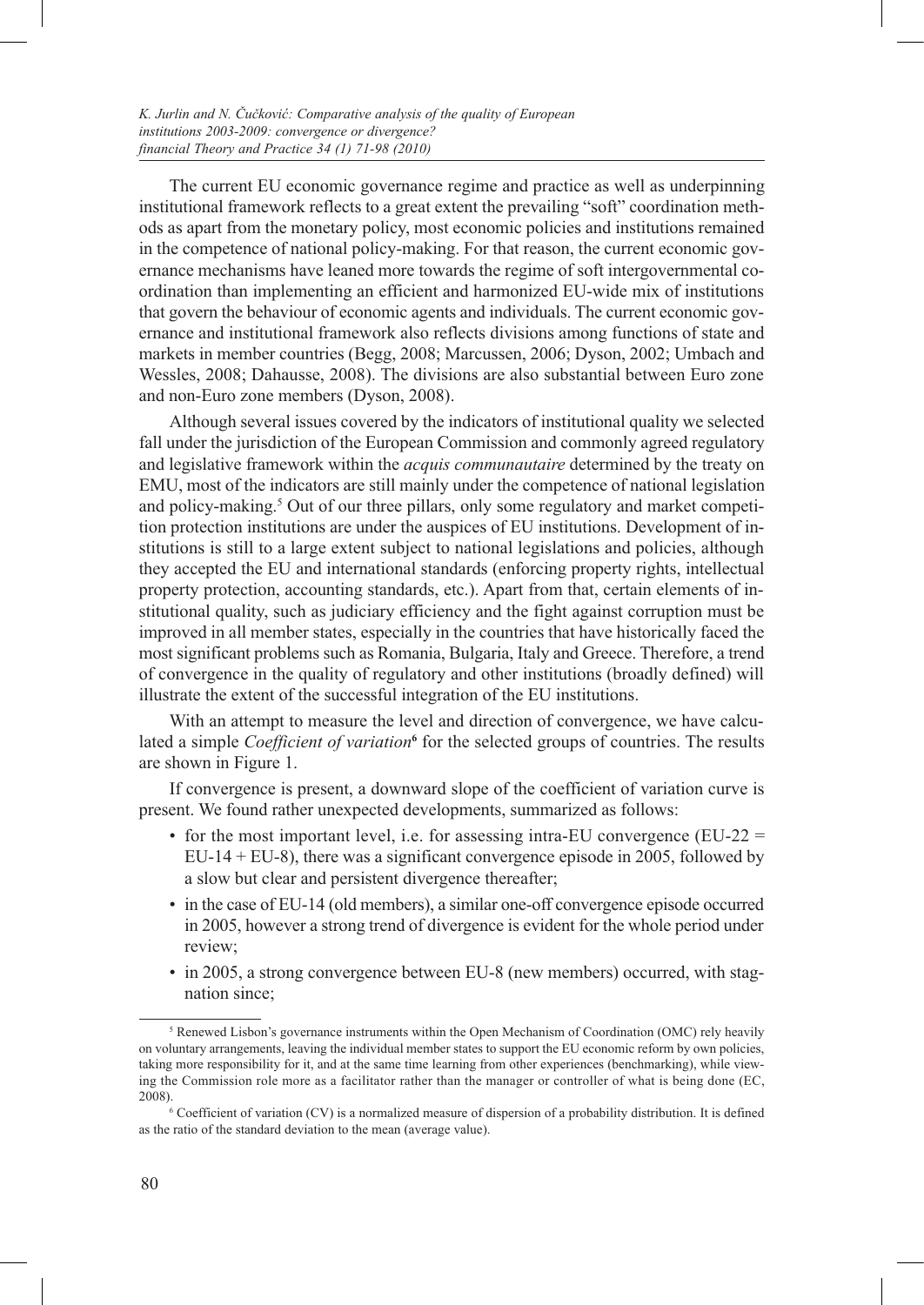- the difference between SEE countries increased in 2006 (i.e. they diverged) and the variation coefficient remained stable since;
- if we take into account the whole sample of the countries, i.e. 27 countries, there is a general convergence trend, especially strong in 2005.



*Figure 1: Coefficient of variation of the indicative institutions quality index*

*Source: Authors' calculations based on WEF data 2003-2009.*

It is not easy to explain the convergence episode in 2005 at the aggregate level, which may be a result of the "enlargement euphoria", that moved perception of the quality of institutions (as well as the perception of overall competitiveness) upwards in a number of countries.

However, the overall divergence trend in recent years at the level for assessing intra-EU convergence  $(EU-22 = EU-14 + EU-8)$  seems more founded on the data. The main reason behind the trend is strong divergence of the (perceived) quality of institutions between the old EU member states, clearly indicated with an upward curve for these countries. By contrast, variation among the new members has significantly decreased in 2005 and remained rather stable. In short **–** the gap between the two clusters of countries remained rather substantial.

The convergence for the whole sample of countries (including non-members) is almost solely attributable to a general improvement of the quality of institutions in the SEE countries, however inadequate. In order to illustrate that, we shall consider the absolute values of the "institutions" index (Figure 2).

At the level of overall *indicative institutions quality index* for old EU members (EU-14) there was a very slow upward trend until 2006 and a significant fall thereafter. Although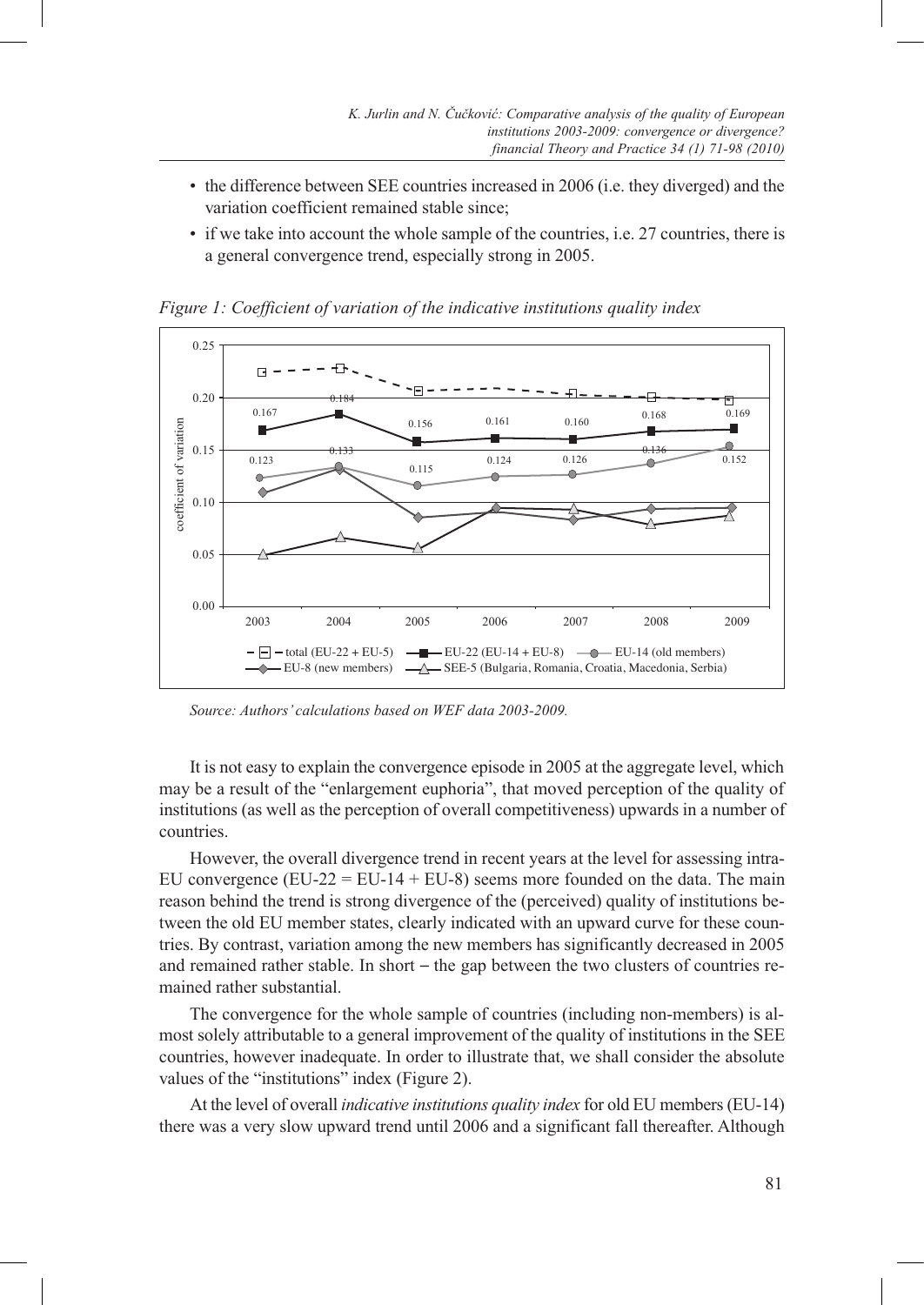#### *K. Jurlin and N. Čučković: Comparative analysis of the quality of European institutions 2003-2009: convergence or divergence? financial Theory and Practice 34 (1) 71-98 (2010)*

the fall was not immense, it indicates that there was no improvement in the quality of institutions in the EU in recent years, as perceived by "users", i.e. business sector. The outcome of the new EU members (EU-8) was also weak, showing that these countries may have not improved the quality of their institutions as they would have had to in order to catch up with the level of the old members. The difference between the two groups of countries remained largely unchanged throughout the period under review, only to be reduced in 2009, but not due to improvement in the new members, but due to the fall of the value of index for the old EU members. One rather simplified explanation might be that the economic governance mechanisms within the OMC do not exert such pressures to converge as prior to membership when the drive of Europeanization of their institutions was almost a must.





*Note: Difference between the groups of countries is calculated by simple subtraction of the values of the pairs of indexes for each year.*

*Source: Authors' calculations based on WEF data 2003-2009.*

This may be connected to the "reform fatigue" that was predicted by some analysts even before the accession in 2005. In the 2004 speech, the Vice President of the European Central Bank<sup>7</sup> predicted that "EU membership is not sufficient to ensure continued economic success and real economic convergence of the new EU countries with the older member states. There is a risk that reform fatigue will set in after EU accession, because the incentive for reform may no longer be as strong as before".

<sup>7</sup> Opening address at the Third ECB Central Banking Conference "The new EU Member States: convergence and stability" speech by Lucas Papademos, Vice President of the ECB Frankfurt am Main, 21 October 2004, available at: [http://www.ecb.int/press/key/date/2004/html/sp041021.en.html2004].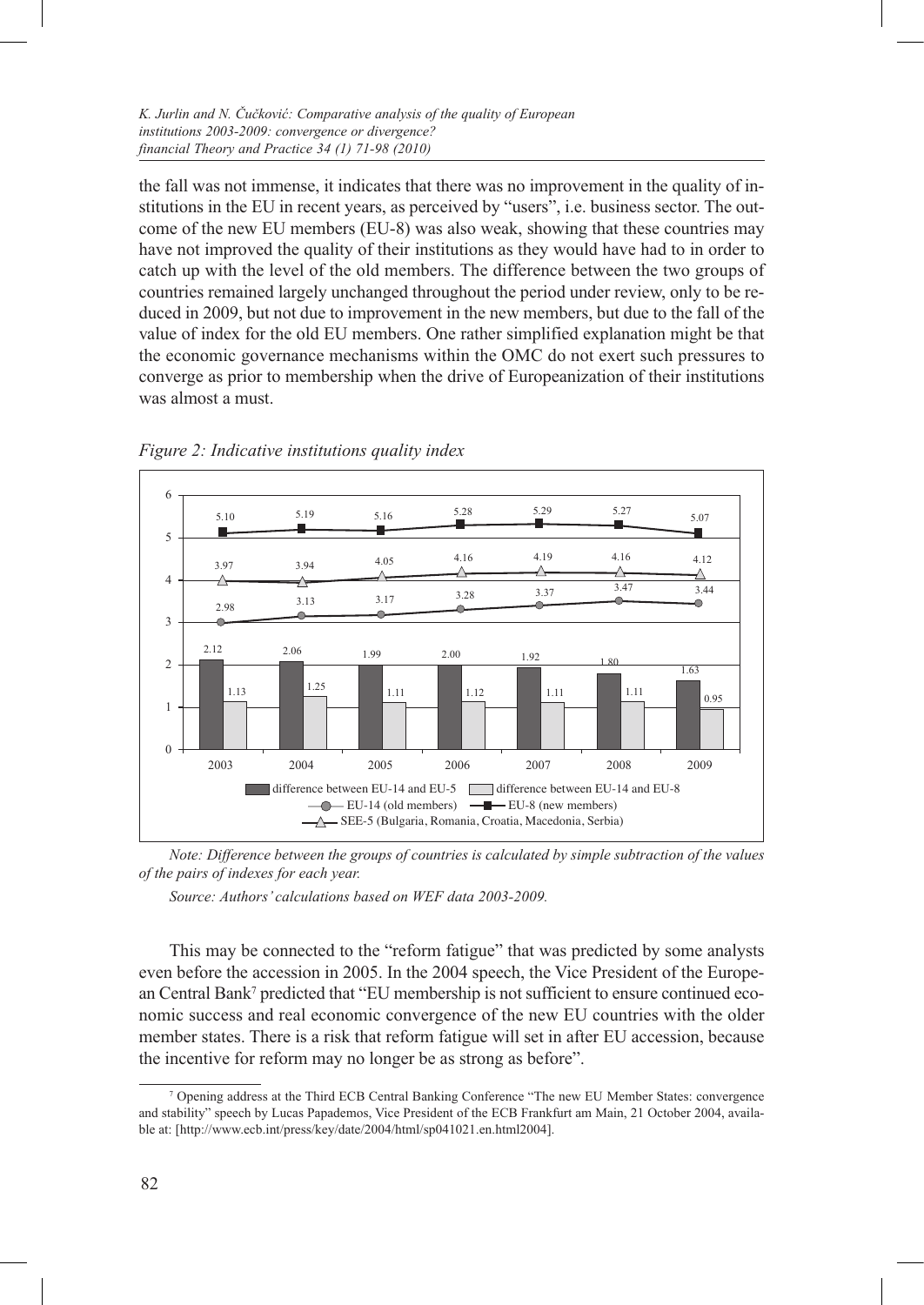In the field of institutions, exactly this might have happened. The WEF (2009, p. 26) pointed out that: "While this relative flexibility and stability will provide advantages on the way to recovery, the Global Competitiveness Index points to other areas that will need to be addressed on a priority basis in the region. Most of all, the countries' institutional environments will need to be strengthened. Much progress has been achieved since the early days of transition, but even the regional best performer in this area, Estonia, ranked 31st, does not reach the average level of the EU-15 with respect to the quality of public institutions; other relatively advanced countries from the region, such as the Czech Republic (66th) or Slovenia (43rd), lag behind by an even wider margin. (…) Stronger private and public institutions would ultimately reduce vulnerability related to greater integration with the global economy."

The SEE countries showed a slow but rather persistent improvement from a low level below 3 (1-7 scale) in 2003 towards the (still low) level of 3.5 in the last two years.

According to the EBRD (2009, Chapter 1, p. 3) "One region where progress remains evident and several upgrades have occurred is the Western Balkans. All countries in this region are either candidate or potential candidate countries for membership of the European Union and, as the experience of previous candidates (and now members) has shown, this provides an important motivation to reform." The EBRD recorded 7 upgrades in the SEECs (including Croatia), while for the transition countries that joined EU in 2005, there were only two upgrades and one downgrade.



*Figure 3: Catching up: WEF based pillars; EU-14=100*

*Source: Authors' calculations based on WEF data 2003-2009.*

To get into more detail, we will present the values of our three selected pillars, i.e. *enforcement of rule of law, regulative institutions* and *anti-corruption institutions* (Figure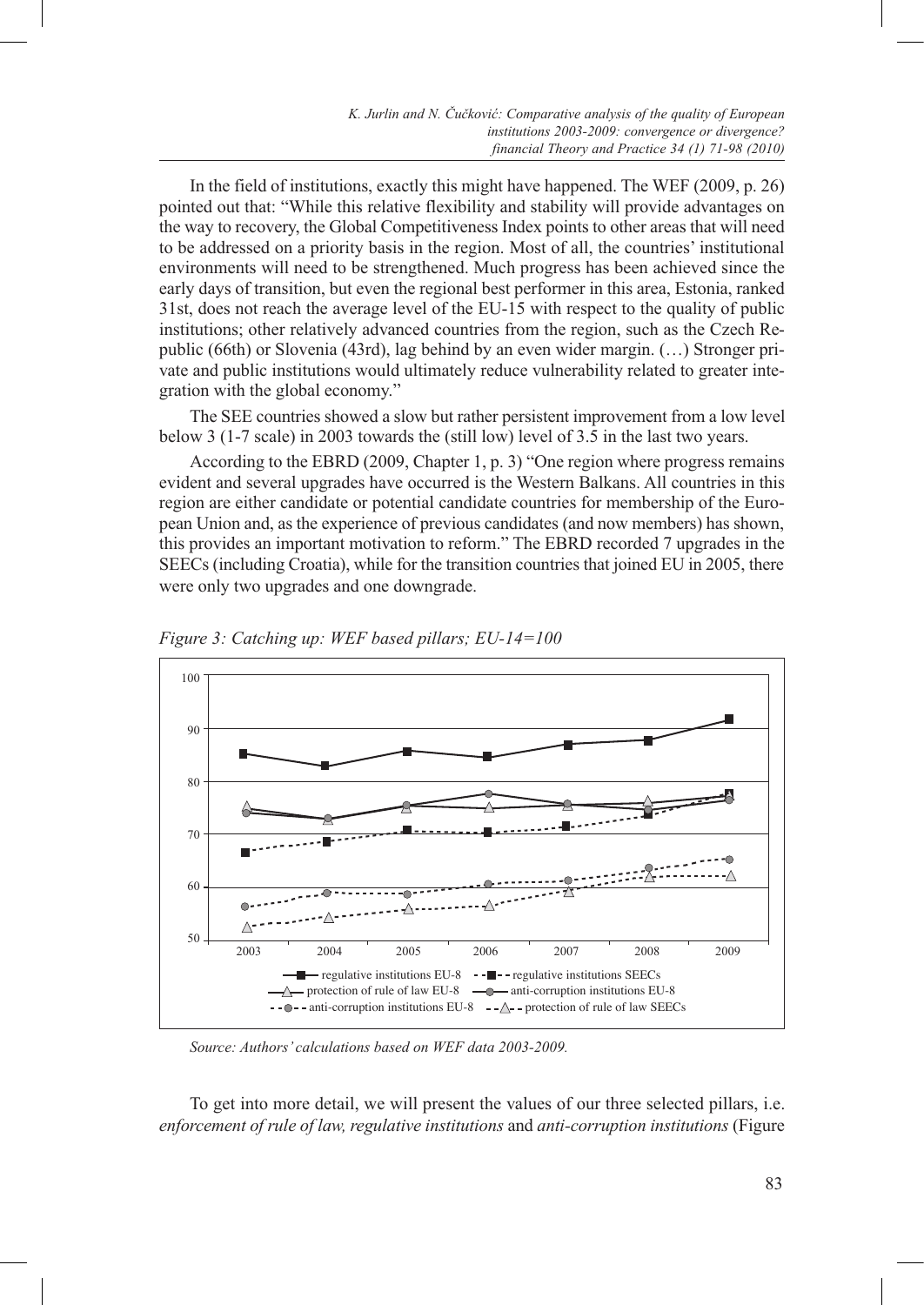3)*.* In parallel we will present the relative values of 3 out of 6 sub-indexes (dimensions) of the World Bank Governance Indicators, i.e. *rule of law, regulatory quality,* and *control of corruption* (Figure 4)*.* These 3 pairs of sub-indexes are very differently defined and calculated, however their meaning and capture to a large extent correspond to each other. The presented WB indicators cover the 1996-2008 period, while the WEF data are for the 2003-2009 period.



*Figure 4: Catching up: World Bank Governance Indicators; EU-14=100* 

*Source: World Bank Governance Indicators database* [*http://info.worldbank.org/governance/wgi/ index.asp*]

The range and values of indicators are rather different due to the nature of sub-indexes and indicators embedded. However, there are several similarities.

- For regulative institutions (WEF) and regulatory quality (WB) the catching up was by far the most successful. EU-8 countries reached a (stylized) level of 90% of the EU-14 average, and the CEECs reached a satisfactory level. What is equally important, the improvements, as compared to the EU-8 average, have continued throughout the period under review.
- The fight against corruption in the new EU members has been at a stalemate according to both sub-indexes. SEECs have advanced considerably; however, the level is still low.
- Protection of rule of law proved to be the most difficult field of catching-up with the EU-14. For the EU-8, the advance is going at a snail's pace and the SEECs are a long way from getting to a satisfactory level. The advance in the last years under review is not due to improvement in the two groups of countries, but due to deterioration in the old EU members.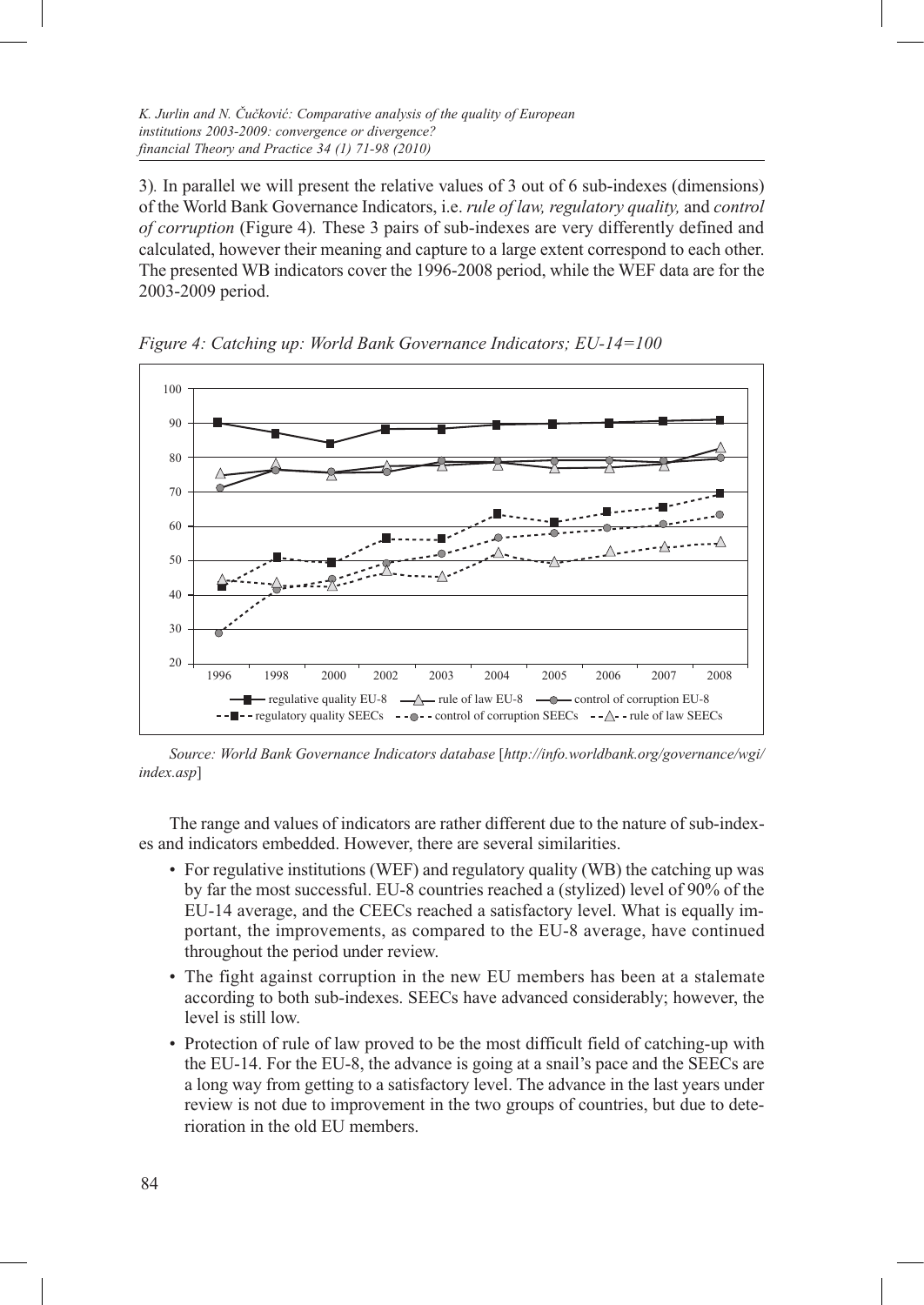#### **6 Analysis at the different country-groups level**

In further analysis we will examine the trends of the "institutions" index on the level of countries under review. The old EU members may be divided in two groups when considering level and dynamics of the quality of institutions. The first group consists of countries with scores above 5.0, in spite of a significant fall in the last year (Figure 5).



*Figure 5: Institutions quality index 2003-2008:* "*old and successful members*"

At the top of the list there are the Nordic countries: Finland and Denmark, joined by Sweden in 2009, following a rather significant improvement of the perceived quality of institutions. Netherlands, Germany and Austria experienced very similar upward trend until 2007, witnessing a downturn in the last two years. The main reason for a significant fall in the last year lies in worsened survey responses for favouritism in decisions of government officials and a fall of public trust in politicians. It seems that the business community consider their politicians and officials responsible for not preventing the financial crisis by more adequate policies. Apart from that, in Austria and Ireland, there was a strong drop in the perception of quality of regulation of security exchanges, which is no surprise having in mind the unprecedented drop in the stock markets.

The second group of old EU members consists of countries with scores below 5.0, and without sound improvement throughout the period under review (Figure 6).

The deterioration in 2009 common to this cluster of countries was expected, bearing in mind how hard they were hit by the global financial and economic crisis. For some countries worsening in the institutions index was noticeable even in the earlier years.

*Source: Authors' calculations based on WEF data 2003-2009.*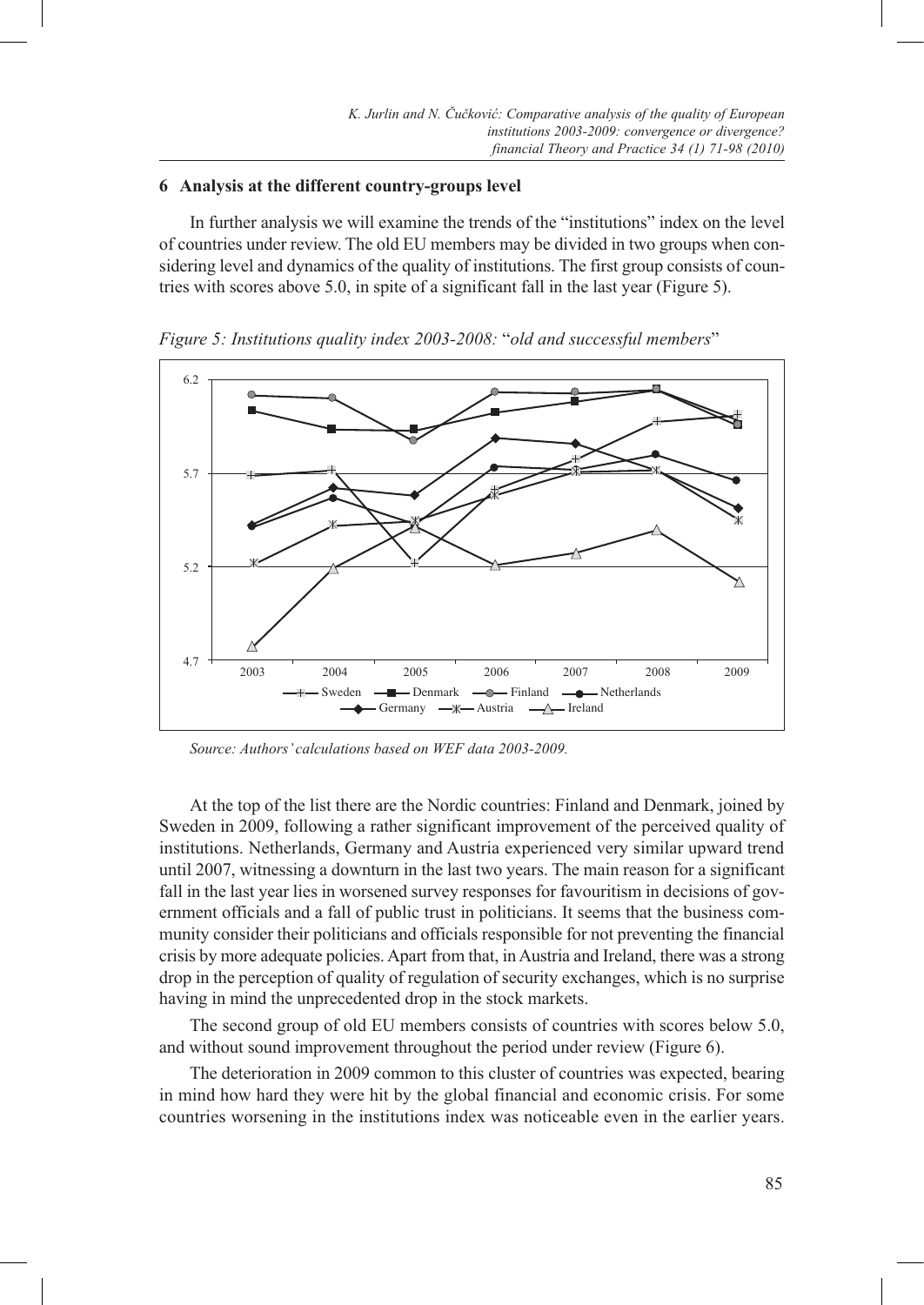According to Transparency International (2009), Greece gives particular reasons for concern, with its "insufficient levels of anti-corruption enforcement, lengthy delays in the judicial process and a string of corporate corruption scandals which point to systemic weaknesses. Greece's poor score shows that joining the EU does not automatically translate into a reduction in corruption"*.* According to Heritage Foundation (2009, p. 225), for Italy, "Property rights and freedom from corruption are relatively weak"*.*



*Figure 6: Institutions quality index 2003-2008: old EU members facing problems*

*Source: Authors' calculations based on WEF data 2003-2009.*

Following the analytical approach that we have used, and in the period under review, the divergence among the old EU members is to be largely attributed to the significant worsening of the position of certain countries.

As shown previously, on average the new EU member states face a certain stalemate in the quality of institutions, without clear convergence towards the EU average (Figure 7).

Only Estonia and Slovenia keep in line with the successful old EU members, while other countries face some sort of "institutional quality worsening", most evident in the case of Hungary, and also in Slovakia and Latvia in recent years. According to Transparency International (2009) "Latvia has suffered from the government's bailout of a locally-owned bank at the end of 2008, which eventually contributed to the collapse of the Latvian economy".

Hungary is somewhat different from the other countries, with a worsening of position starting from 2006 and for Hungary, the Heritage Foundation (2009, p. 209) stated that "The rule of law is strong, and corruption is perceived as moderate. Challenges include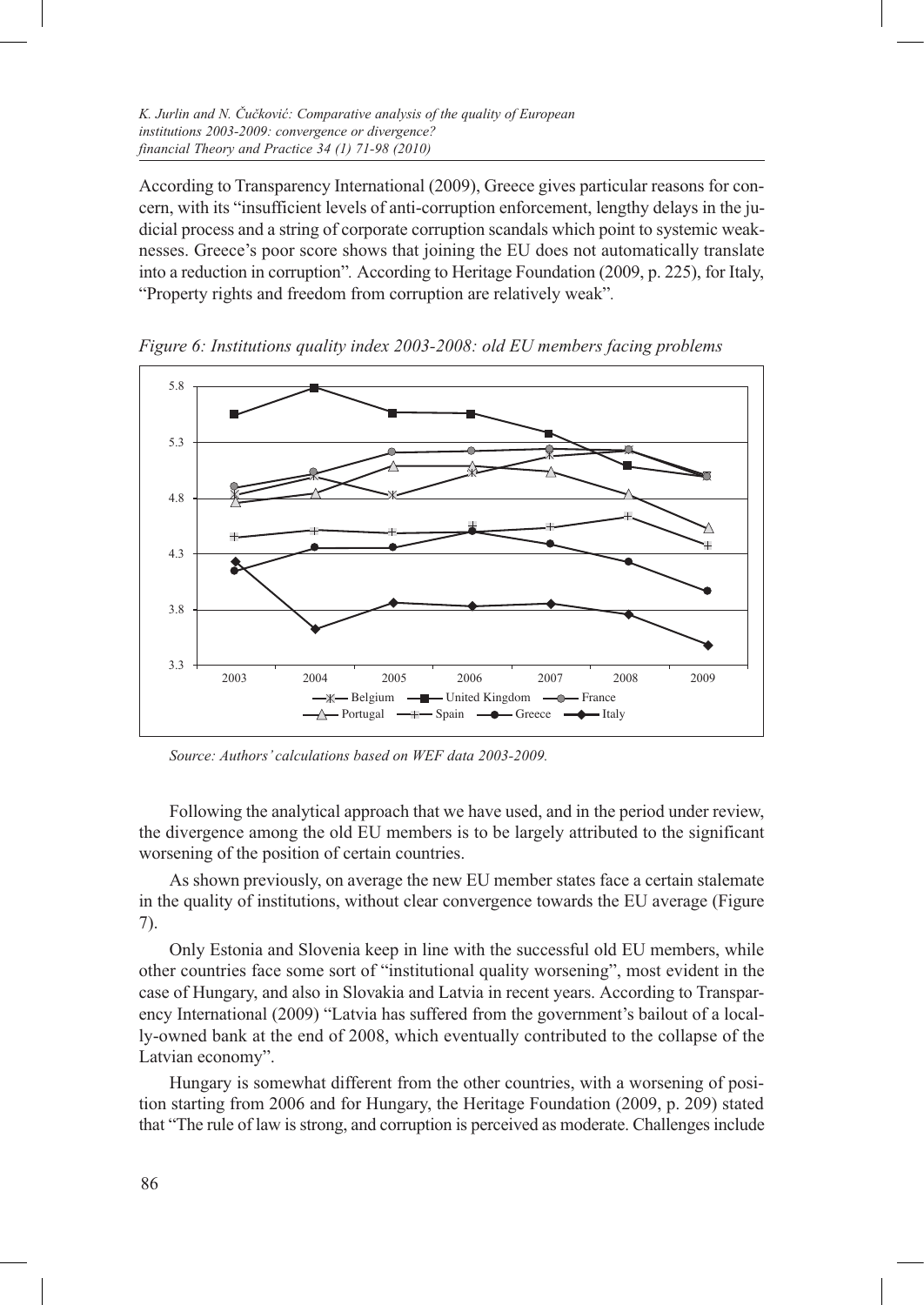the need for fiscal consolidation and better management of public finance." However, the WEF indicators record worsened perception of corruption, problems connected with property rights and the burden of regulation.



*Figure 7: Institutions quality index 2003-2009: new members*

*Source: Authors' calculations based on WEF data 2003-2009.*

Turbulent developments are evident in Lithuania and Poland, while Poland surprisingly improved its position in the 2009, as compared to 2004. According to WEF (2009, p. 25), Poland "…has seen measurable improvements in the quality of its public institutions, with greater confidence in the efficiency and honesty of the country's public servants. EU membership and buoyant growth over past years have provided an incentive and the means for conducting reforms. This, along with prudent regulation of financial markets and the large size of the domestic market, has helped Poland to weather the effects of the current global downturn and become one of the most economically stable countries in the region".

The South East European countries show an upwards trend as they are, in different phases of institutional reforms, under strong pressure of Europeanization (Figure 8).

While Croatia lost momentum in the last 2 years, which might be partly explained by the Slovenian blockade of negotiations in the last year, the upwards trend is evident in the case of Romania and Macedonia. For Macedonia, the improvement may be linked to the reforms within the framework of the EU accession. As stated in the Progress Report for Macedonia (Commission of the European Communities, p. 28), "The legal system for a functioning market economy is largely in place. The financial independence and administrative capacity of regulatory bodies were strengthened. Clarification of property rights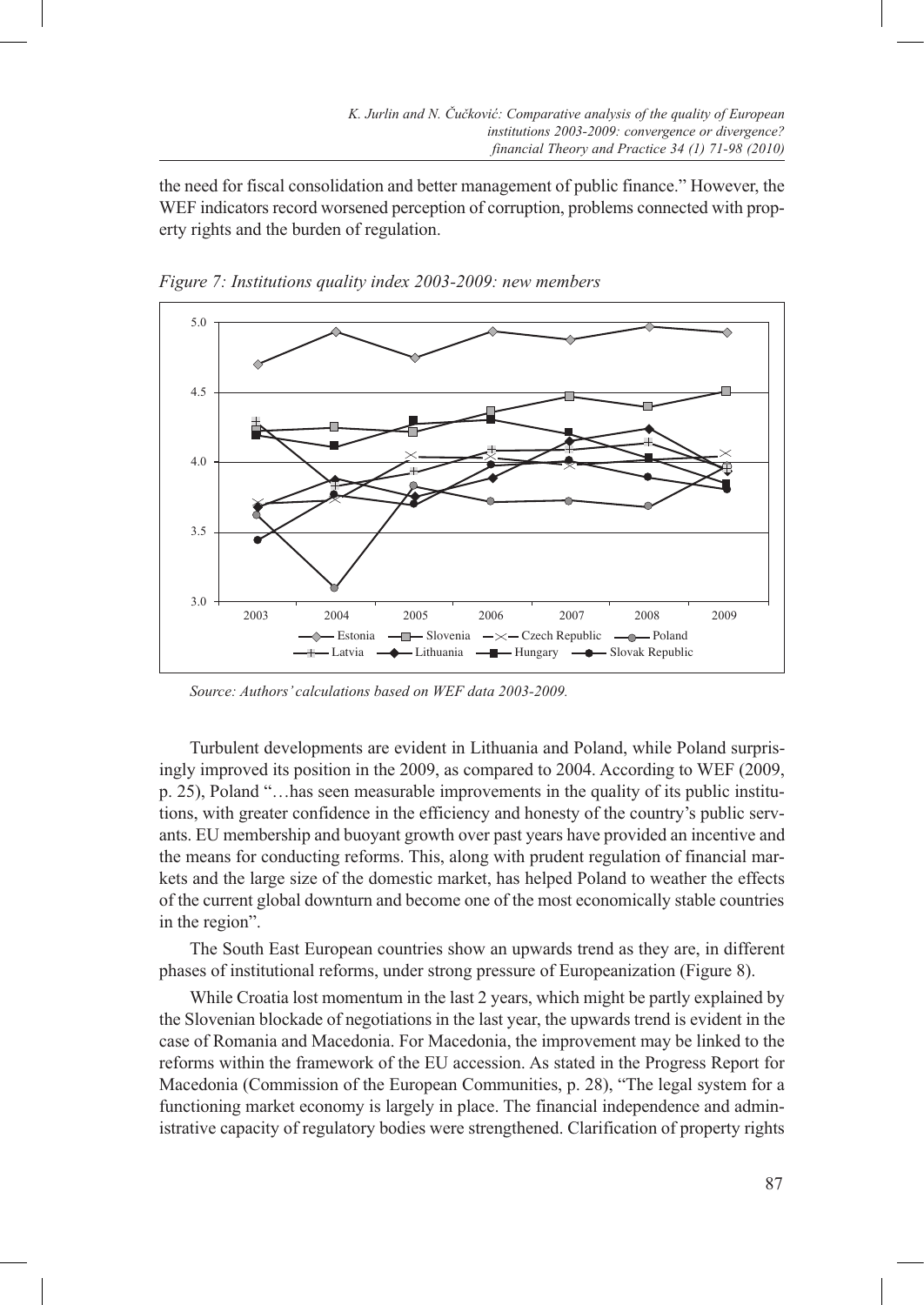has further advanced.  $(\ldots)$  Corruption has been addressed by policy measures, but remains prevalent in many areas."



*Figure 8: Institutions quality index 2003-2009: SEECs*

*Source: Authors' calculations based on WEF data 2003-2009.*

Surprisingly, Bulgaria, which recently became a EU member, according to selected indicators, performs at a same low level as Serbia, which is only in the very early phase of institutional adjustment to cope with the *acquis*. In Bulgaria "Reforms were introduced in the customs and border police with the aim of freeing an additional 600 million euro in blocked EU funds. However, reforms to curb political corruption and address organised crime have yet to be introduced" (Transparency International, 2009).

#### **7 Analysis at the level of indicators**

In further analysis we attempt to identify in more detail what led to the convergence/ divergence trend in the quality of institutions within the period under review, using the methodology we employed. In order to do that, we have presented average values for each of 12 survey indicators creating three pillars, averaged for the 3 country groups under review (EU-14, EU-8 and SEECs).

In that way we are able to analyse dynamics of change at the level of indicators and determine what contributed the most to the above presented trends of institutional quality in the recent years.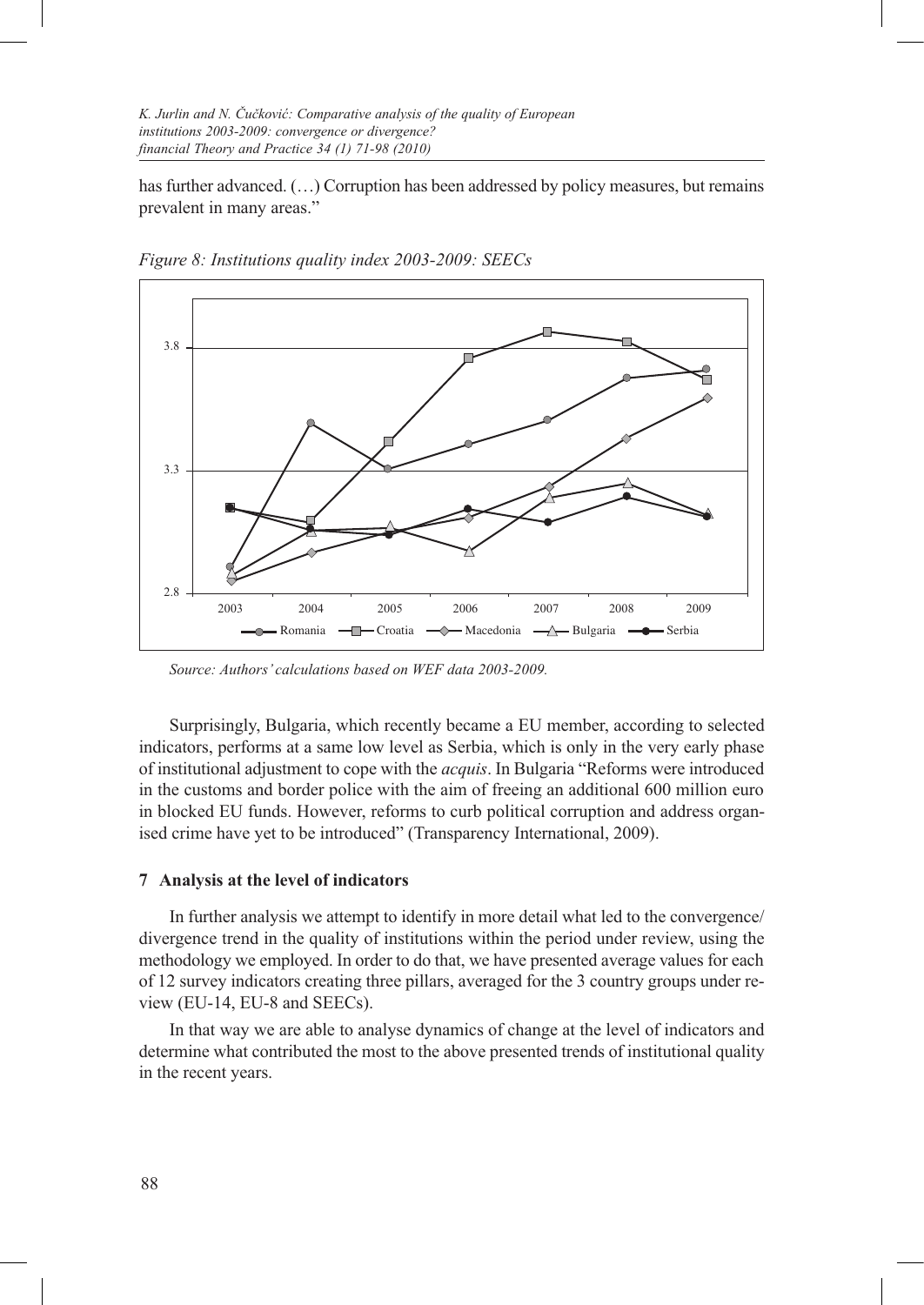# *7.1 Enforcement of rule of law*

Enforcement of the rule of law was measured with survey indicators of judicial independence, protection of property and intellectual property, as well as the indicator of the reliability of police protection (Table 2). The main aim was to assess the general legal framework and quality of operative judicial (and police) protection of rights, as felt by the business sector.

|            |      | <b>Judicial</b> | <b>Property rights</b> | <b>Intellectual</b> | <b>Reliability of</b> |
|------------|------|-----------------|------------------------|---------------------|-----------------------|
|            |      | independence    | protection             | property protection | police services       |
|            | 2003 | 5.4             | 5.8                    | 5.4                 | 5.5                   |
|            | 2004 | 5.6             | 5.9                    | 5.5                 | 5.5                   |
|            | 2005 | 5.3             | 5.9                    | 5.4                 | 5.5                   |
| $EU-14$    | 2006 | 5.5             | 6.1                    | 5.6                 | 5.7                   |
|            | 2007 | 5.6             | 6.1                    | 5.6                 | 5.7                   |
|            | 2008 | 5.6             | 6.0                    | 5.5                 | 5.8                   |
|            | 2009 | 5.5             | 5.8                    | 5.3                 | 5.7                   |
|            | 2003 | 4.2             | 4.6                    | 4.0                 | 3.8                   |
|            | 2004 | 4.0             | 4.7                    | 3.8                 | 3.9                   |
|            | 2005 | 3.8             | 4.8                    | 3.8                 | 4.1                   |
| $EU-8$     | 2006 | 4.0             | 4.9                    | 4.0                 | 4.3                   |
|            | 2007 | 4.1             | 5.0                    | 4.0                 | 4.3                   |
|            | 2008 | 4.1             | 5.0                    | 4.0                 | 4.3                   |
|            | 2009 | 4.1             | 4.7                    | 4.0                 | 4.3                   |
|            | 2003 | 2.6             | 3.0                    | 2.6                 | 3.5                   |
|            | 2004 | 2.6             | 3.4                    | 2.8                 | 3.4                   |
| <b>SEE</b> | 2005 | 2.6             | 3.6                    | 2.7                 | 3.5                   |
|            | 2006 | 2.7             | 3.8                    | 2.9                 | 3.5                   |
|            | 2007 | 2.9             | 3.9                    | 3.0                 | 3.9                   |
|            | 2008 | 3.0             | 4.0                    | 3.1                 | 4.1                   |
|            | 2009 | 3.0             | 3.8                    | 3.1                 | 3.9                   |

*Table 2: Protection of rule of law* 

*Source: Authors' calculations based on WEF data 2003-2009.*

In the old EU members, a strong deterioration of property rights' protection was evident even before crisis, i.e. from 2007, while the other 2 indicators fell in 2009. In contrast to the EU-14, the selected new EU members show upward developments but are still far behind the average EU-14 institutional quality line. However, as a result of the financial and economic crisis, the perception of property rights protection has deteriorated in the EU-8 too. In the SEE countries, significant improvement is evident, but judicial independence is still very much lagging behind the EU members average. In 2009 there was a notable worsening of quality of police services and protection of property rights.

The presented findings may be also backed up by selected hard data from the World Bank *Doing Business* database that may serve to illustrate the quality of property protection and efficiency of legal framework (Table 3).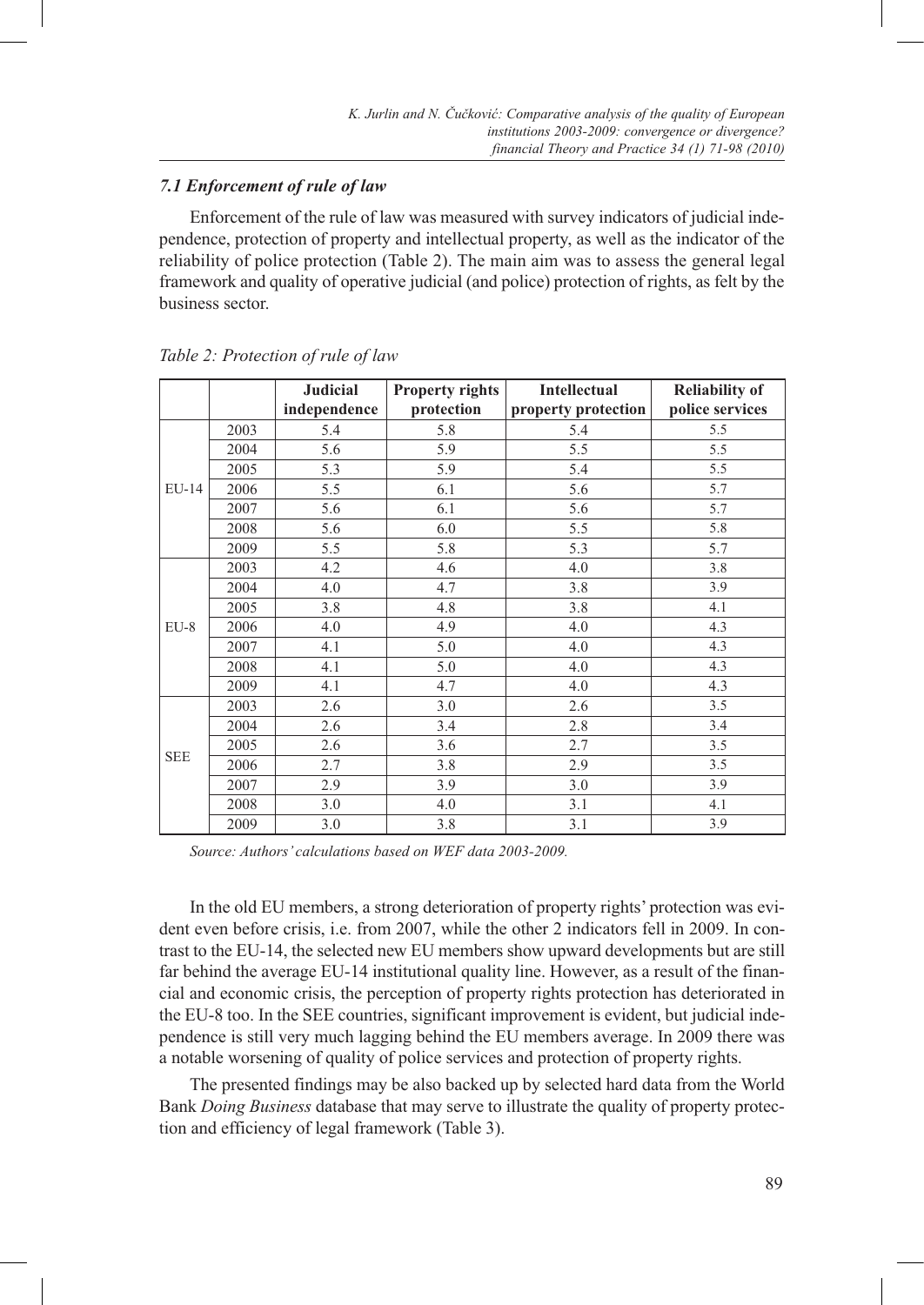|              |      | Time to enforce<br>contracts (days) | Cost to enforce<br>contracts<br>$\frac{6}{6}$ of claim) | <b>Bankruptcy</b><br>recovery rate (cents<br>on the dollar) | Time to finish<br>bankruptcy |
|--------------|------|-------------------------------------|---------------------------------------------------------|-------------------------------------------------------------|------------------------------|
|              |      |                                     |                                                         |                                                             | procedure (years)            |
|              | 2003 | 647.4                               | 24.8                                                    | 21.3                                                        | 3.5                          |
| <b>SEECs</b> | 2009 | 528.4                               | 25.7                                                    | 27.5                                                        | 3.1                          |
| $EU-8$       | 2003 | 626.3                               | 20.4                                                    | 33.5                                                        | 3.6                          |
|              | 2009 | 587.5                               | 21.7                                                    | 37.1                                                        | 3.1                          |
| EU-14        | 2003 | 538.2                               | 19.8                                                    | 70.9                                                        | 1.4                          |
|              | 2009 | 529.2                               | 20.0                                                    | 71.5                                                        | 1.3                          |

*Table 3: Selected World Bank Indicators for protection of rule of law*

*Source: Data base of Doing Business 2003-2009, available at:* [*www.doingbusiness.org*].

The SEECs have advanced considerably in the last 6 years. The time to enforce contracts in these countries converged to the EU-14 level, which is even better than for the EU-8 countries. However, the cost of enforcing contracts is still substantially higher. In spite of advances, the legal system in the SEE is still not efficient when it comes to bankruptcy procedures, with the recovery rate still below 30%. It is evident that old EU members are far ahead of both EU-8 and SEE countries according to the bankruptcy loss and time to finish procedure.

#### *7.2 Regulatory framework institutions*

Regulatory quality indicators have become an important practice in the EU when measuring the success of the Lisbon Strategy in achieving its goals in member states. In 2004 the European Commission adopted an integrated regulatory impact assessment to measure various costs and benefits associated with the legislative and regulatory changes as well as a cumulative impact of quality of regulatory environment on the economic performance and competitiveness of member states (European Council, 2004). Traditionally, for many years these were the assessment tools of OECD and World Bank<sup>8</sup> which measured it by composite indicators in yearly surveys for Worldwide Governance Indicators with an attempt to link regulatory reforms and modes of public governance with performance indicators of the examined countries. Reducing the regulatory burden as a constraining factor of country competitiveness is also one of the avenues to go down (regulatory guillotine) in line with the goal of decreasing the administrative burden for business set by the revised Lisbon Strategy.

The regulatory framework pillar shows that old members generally have witnessed stagnation until 2007, with a strong fall in the last 2 years (Table 4).

This could reflect the strong impact of the financial crisis on the perception of selected indicators of regulatory quality by the surveyed managers, while the indicators with the strongest decline were Regulation of Security exchanges.

<sup>8</sup> See Worldwide Governance Indicators, World Bank [http://info.worldbank.org/governance/wgi/sc\_country. asp].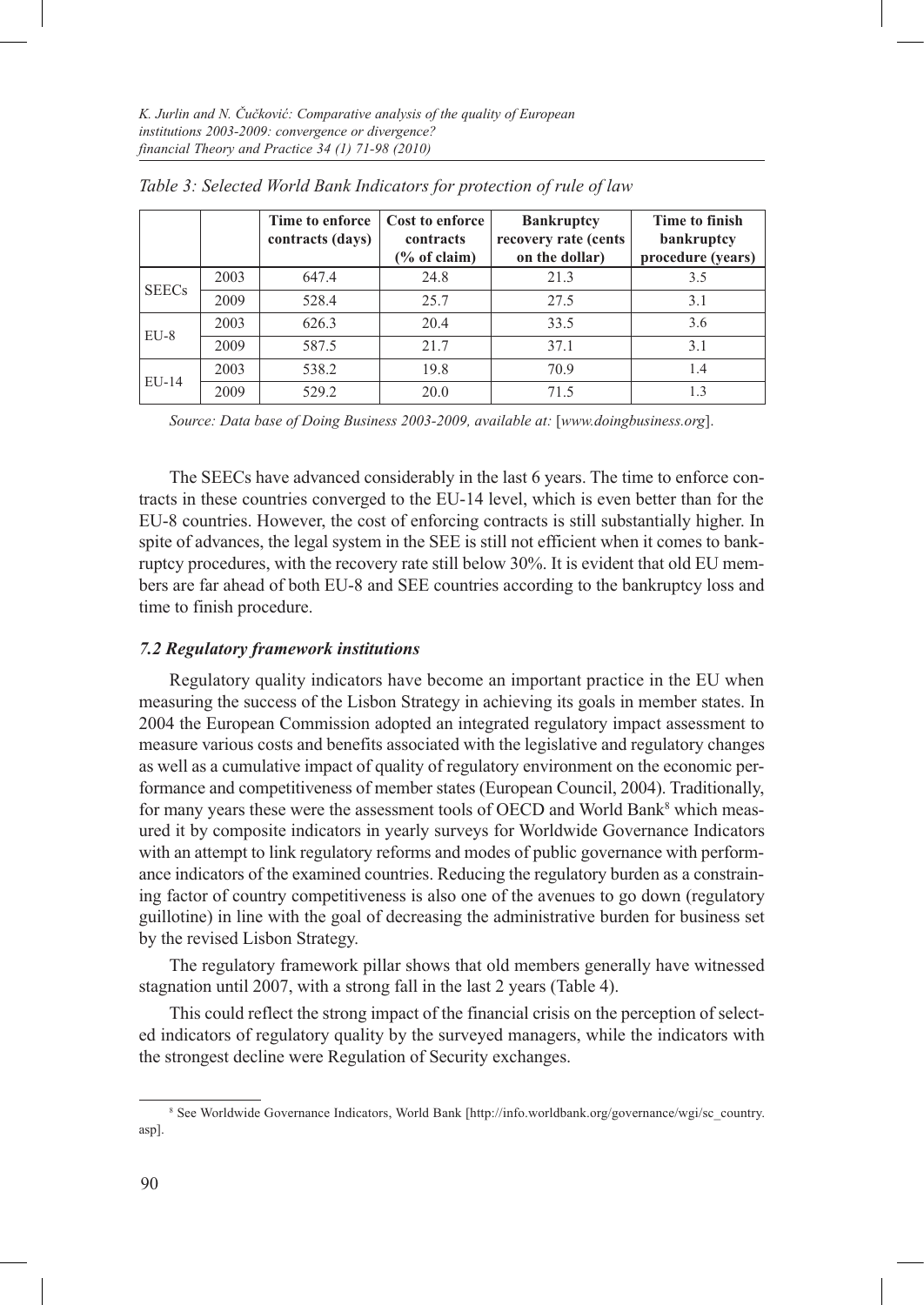|            |      | <b>Effectiveness</b><br>of antitrust | Regulation<br>of security | <b>Strength of auditing</b><br>and accounting | <b>Burden of</b><br>government |
|------------|------|--------------------------------------|---------------------------|-----------------------------------------------|--------------------------------|
|            |      | policy                               | exchanges                 | standards                                     | regulation                     |
|            | 2003 | 5.3                                  | 5.8                       | 5.9                                           | 3.0                            |
|            | 2004 | 5.3                                  | 5.8                       | 5.7                                           | 3.2                            |
|            | 2005 | 5.4                                  | 5.7                       | 5.8                                           | 3.2                            |
| EU-14      | 2006 | 5.5                                  | 5.8                       | 5.9                                           | 3.2                            |
|            | 2007 | 5.4                                  | 5.6                       | 5.9                                           | 3.2                            |
|            | 2008 | 5.3                                  | 5.6                       | 5.8                                           | 3.1                            |
|            | 2009 | 5.1                                  | 5.1                       | 5.5                                           | 3.1                            |
|            | 2003 | 4.2                                  | 4.9                       | 5.0                                           | 3.0                            |
|            | 2004 | 4.1                                  | 4.7                       | 4.8                                           | 2.9                            |
| EU-8       | 2005 | 4.4                                  | 4.8                       | 5.1                                           | 3.0                            |
|            | 2006 | 4.4                                  | 4.7                       | 5.0                                           | 3.1                            |
|            | 2007 | 4.4                                  | 5.0                       | 5.0                                           | 3.1                            |
|            | 2008 | 4.3                                  | 4.9                       | 5.1                                           | 3.0                            |
|            | 2009 | 4.3                                  | 4.6                       | 5.2                                           | 3.1                            |
|            | 2003 | 3.1                                  | 3.9                       | 4.1                                           | 2.3                            |
|            | 2004 | 3.0                                  | 3.9                       | 4.1                                           | 2.6                            |
|            | 2005 | 3.1                                  | 4.3                       | 4.3                                           | 2.6                            |
| <b>SEE</b> | 2006 | 3.2                                  | 4.1                       | 4.2                                           | 2.7                            |
|            | 2007 | 3.3                                  | 4.0                       | 4.3                                           | 2.8                            |
|            | 2008 | 3.3                                  | 4.0                       | 4.3                                           | 2.8                            |
|            | 2009 | 3.4                                  | 3.9                       | 4.4                                           | 2.8                            |

*Table 4: Regulatory framework institutions*

*Source: Authors' calculations based on WEF data 2003-2009.*

On the other hand, new EU members again show an upwards trend, driven by the improved perception of the *Strength of auditing and accounting standards,* with only deterioration in *Regulation of security exchanges*, brought about by the enormous losses in stock exchange in these countries in the last 2 years.

Developments in the SEE were very similar, with continuous improvement in the effectiveness of antitrust policy. It is interesting to note that there is virtually no difference in the perceived burden of government regulation in all 3 country groups, while the other 3 indicators are very different, with less developed countries lagging behind and rather slowly catching up.

The presented findings may be tested by the selected hard data, from the World Bank *Doing Business* database, chosen to illustrate the burden of regulation (Table 5).

The time to start a business is now similar in all 3 groups of countries. The SEECs have significantly advanced in registering property from 253 days in 2005 to 67 in 2009, which is a better figure than that for the new EU members. However, getting construction permits in the SEECs has become more difficult. The old EU members are still far ahead of the other 2 groups of countries, especially in time for registering property and time for paying taxes.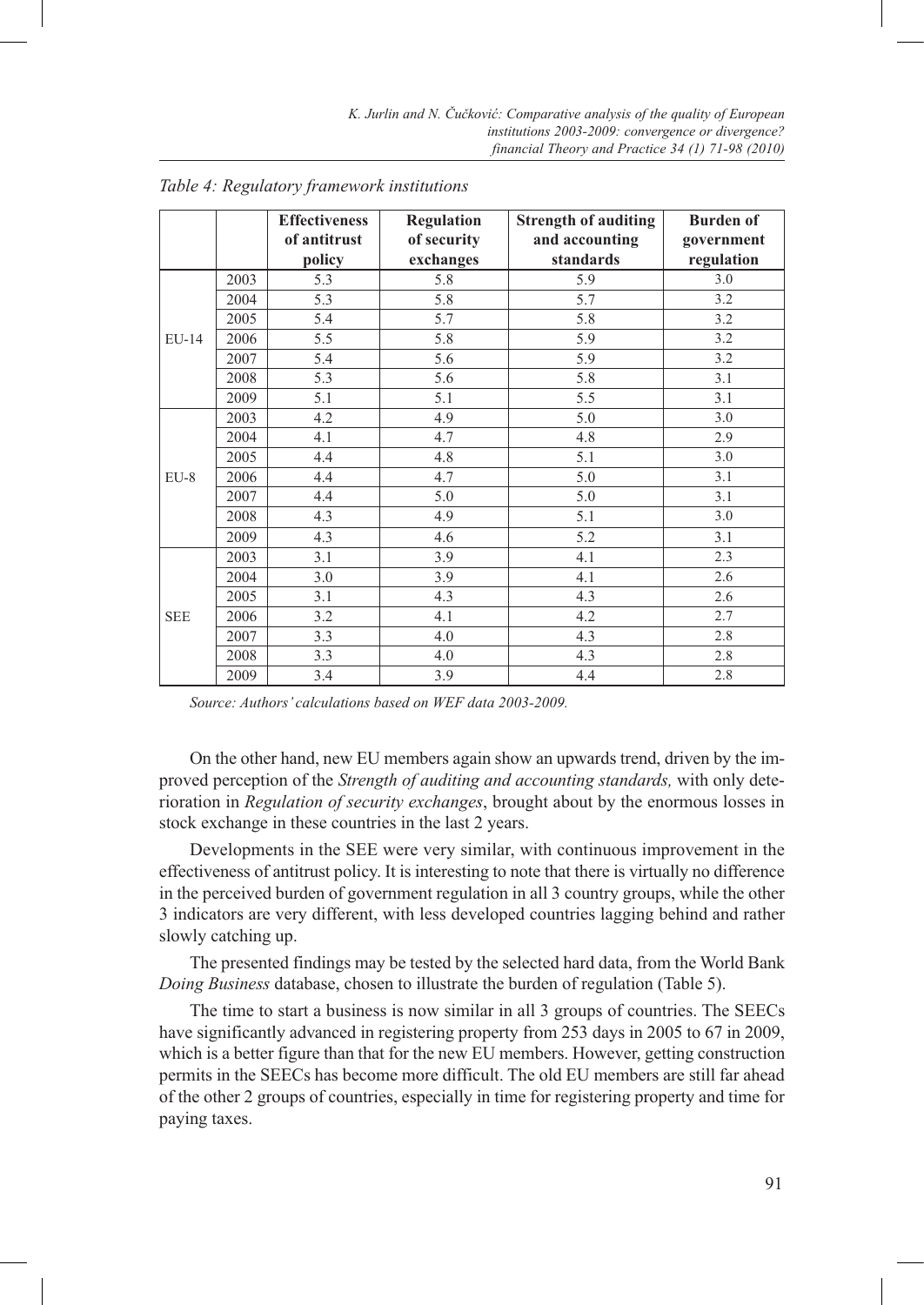|              |      | <b>Starting a</b><br>business (days) | Dealing with<br>construction<br>permits (days) | Registering<br>property (days) | Time for paying<br>taxes (hours<br>per year) |
|--------------|------|--------------------------------------|------------------------------------------------|--------------------------------|----------------------------------------------|
|              | 2005 | 29                                   | 233                                            | 253                            | 283                                          |
| <b>SEECs</b> | 2009 | 13                                   | 245                                            | 67                             | 274                                          |
|              | 2005 | 34                                   | 218                                            | 114                            | 355                                          |
| $EU-8$       | 2009 | 15                                   | 202                                            | 96                             | 298                                          |
| EU-14        | 2005 | 23                                   | 174                                            | 49                             | 198                                          |
|              | 2009 | 15                                   | 163                                            | 32                             | 186                                          |

*Table 5: Selected World Bank Indicators for regulatory framework*

*Source: World Bank, Doing Business, 2005-2009.* 

# *7.3 Anti-corruption institutions*

It is interesting to note from that there is no clear trend of improvement in the (perceived) quality of anti-corruption institutional scores for either old or new EU members (Table 6).

# *Table 6: Anti-corruption institutions*

|            |      | <b>Business costs</b> | <b>Favouritism</b>   | <b>Public trust</b> | <b>Business costs</b> |
|------------|------|-----------------------|----------------------|---------------------|-----------------------|
|            |      | of corruption         | in decisions of      | of politicians      | of organized          |
|            |      |                       | government officials |                     | crime                 |
|            | 2003 | 5.3                   | 4.3                  | 3.8                 | 5.8                   |
|            | 2004 | 5.9                   | 4.3                  | 3.9                 | 5.8                   |
|            | 2005 | 5.8                   | 4.2                  | 3.9                 | 5.8                   |
| $EU-14$    | 2006 | 6.0                   | 4.2                  | 3.9                 | 5.8                   |
|            | 2007 | 5.9                   | 4.4                  | 4.1                 | 6.0                   |
|            | 2008 | 5.8                   | 4.6                  | 4.2                 | 6.0                   |
|            | 2009 | 5.6                   | 4.3                  | 4.0                 | 5.9                   |
|            | 2003 | 3.9                   | 3.2                  | 2.5                 | 4.5                   |
|            | 2004 | 4.6                   | 3.1                  | 2.2                 | 4.6                   |
|            | 2005 | 4.6                   | 3.0                  | 2.3                 | 4.9                   |
| $EU-8$     | 2006 | 5.0                   | 3.1                  | 2.4                 | 5.0                   |
|            | 2007 | 4.6                   | 2.9                  | 2.5                 | 5.3                   |
|            | 2008 | 4.5                   | 2.8                  | 2.4                 | 5.7                   |
|            | 2009 | 4.2                   | 2.8                  | 2.3                 | 5.8                   |
|            | 2003 | 2.7                   | 2.6                  | 2.0                 | 3.4                   |
| <b>SEE</b> | 2004 | 3.7                   | 2.6                  | 1.9                 | 3.6                   |
|            | 2005 | 3.5                   | 2.5                  | 1.9                 | 3.6                   |
|            | 2006 | 3.9                   | 2.5                  | 1.9                 | 3.8                   |
|            | 2007 | 3.7                   | 2.6                  | 2.0                 | 4.1                   |
|            | 2008 | 3.7                   | 2.6                  | 2.1                 | 4.5                   |
|            | 2009 | 3.5                   | 2.6                  | 2.2                 | 4.7                   |

*Source: Authors' calculations based on WEF data 2003-2009.*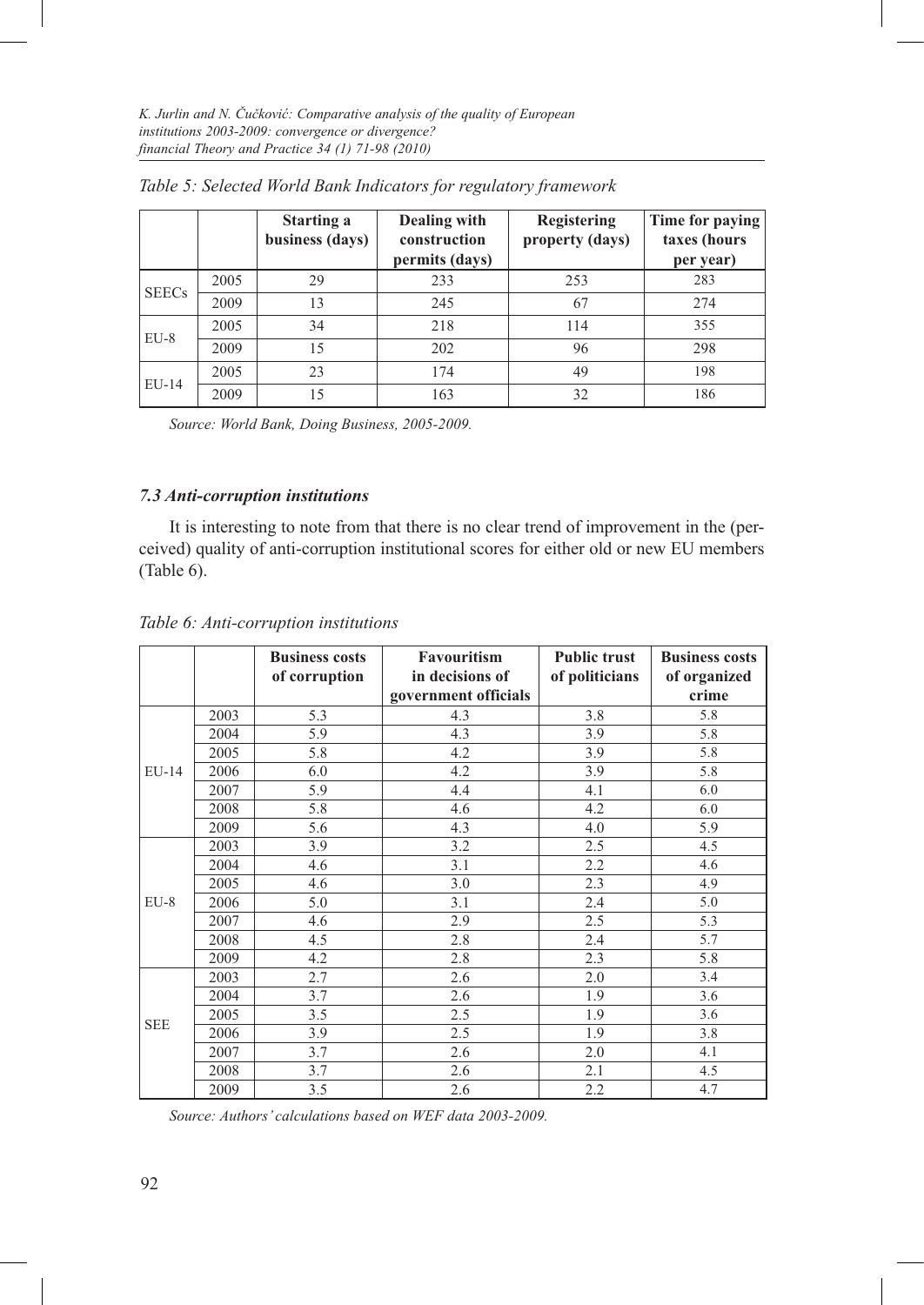On the other hand, SEE countries improved significantly; however, they retained a rather low comparative score level. For the old EU members, the fall started in 2007 is evident for the business costs of corruption, while corruption of politicians and government officials lost momentum in 2009, falling notably. However, there is no emergence of mafia (organized crime) activities, and this indicator stood rather well throughout the years under review.

New members have also improved in combating organized crime, however corruption is "alive and kicking", from 2007 onwards. Public trust in the financial honesty of politicians and public servants is very low and further falling, which is rather a surprise for the countries that have been full EU members for 5 years.

| Country        | 2004 | 2009 | <b>Difference</b> |
|----------------|------|------|-------------------|
| EU-14          | 7.64 | 7.28 | $-0.36$           |
| Denmark        | 9.5  | 9.3  | $-0.20$           |
| Sweden         | 9.2  | 9.2  | 0.00              |
| Finland        | 9.7  | 8.9  | $-0.80$           |
| Netherlands    | 8.7  | 8.9  | 0.20              |
| Germany        | 8.2  | 8.0  | $-0.20$           |
| Ireland        | 7.5  | 8.0  | 0.50              |
| Austria        | 8.4  | 7.9  | $-0.50$           |
| United Kingdom | 8.6  | 7.7  | $-0.90$           |
| Belgium        | 7.5  | 7.1  | $-0.40$           |
| France         | 7.1  | 6.9  | $-0.20$           |
| Spain          | 7.1  | 6.1  | $-1.00$           |
| Portugal       | 6.3  | 5.8  | $-0.50$           |
| Italy          | 4.8  | 4.3  | $-0.50$           |
| Greece         | 4.3  | 3.8  | $-0.50$           |
| $EU-8$         | 4.64 | 5.26 | 0.62              |
| Estonia        | 6.0  | 6.6  | 0.60              |
| Slovenia       | 6.0  | 6.6  | 0.60              |
| Hungary        | 4.8  | 5.1  | 0.30              |
| Poland         | 3.5  | 5.0  | 1.50              |
| Czech Republic | 4.2  | 4.9  | 0.70              |
| Lithuania      | 4.6  | 4.9  | 0.30              |
| Latvia         | 4.0  | 4.5  | 0.50              |
| Slovakia       | 4.0  | 4.5  | 0.50              |
| <b>SEECs</b>   | 3.18 | 3.80 | 0.62              |
| Croatia        | 3.5  | 4.1  | 0.60              |
| Bulgaria       | 4.1  | 3.8  | $-0.30$           |
| FYR Macedonia  | 2.7  | 3.8  | 1.10              |
| Romania        | 2.9  | 3.8  | $0.90\,$          |
| Serbia         | 2.7  | 3.5  | 0.80              |

*Table 7: Corruption perception index* 

*Source: Transparency International, CPI Annual Reports, 2004 and 2009.*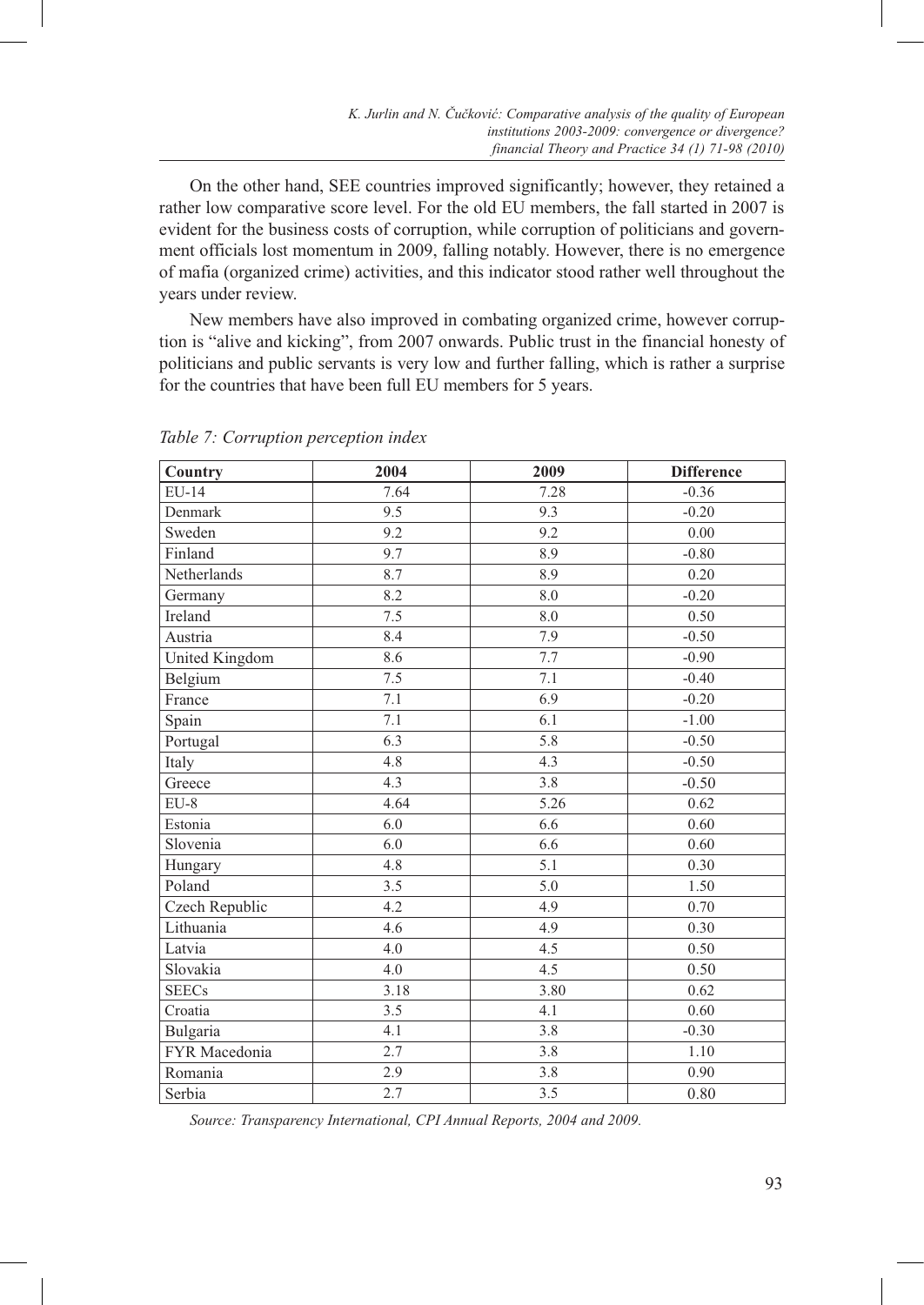In the SEE countries, trends in the business costs of the mafia and corruption were almost identical to those in the new EU members. However, the level of these indicators is still significantly lower. Contrary to the EU members, financial honesty of politicians is (surprisingly) improving, although still at a low level. Nevertheless, the most notable change is a very strong deterioration in the business costs of corruption.

To test the presented findings by the selected other source, we relied on the most common data of the Transparency International (Table 7).

The table best supports and summarizes the general findings of this paper. On average, the old EU members still stand well ahead of new members, with SEECs further lagging behind. However, the EU-14 on average declined in terms of the value of Corruption Perception Index, with a fall in a number of countries. In 2009 two old EU countries (Italy and Greece) had an index value lower than the average of the new members. On the other hand, new members all improved their stance regarding corruption perception, with the most notable improvement in Poland. However, Estonia and Slovenia stand alone and rather high, close to the EU-14 average. Similarly to our findings based on WEF indicators, Bulgaria worsened its position, in spite of becoming a EU member, while other SEECs improved significantly. However, all the Western Balkans (SEECs) countries are still worse than Slovakia, which is the country with the highest perceived corruption among the EU-8. It comes as surprise that Greece, although a EU member for a number of years, has the value of indicator identical as for the SEECs average, while scores for Italy are also not much better.

#### **8 Concluding remarks and areas for further research**

The paper was motivated by the growing interest in the empirical efforts put into measuring quality of institutions and governance in the last 15 years. The analyses attempted to demonstrate the significant differences among the selected EU and non-EU countries in the institutional quality we assessed by indicative "institutional quality index" based on 12 various indicators from WEF Executive Survey for Global Competitiveness Index Report, 2003-2009.

While aware of the limitations and benefits of the employed methodological exercise, which has some in-built deficiencies<sup>9</sup>, the presented cross-country comparison may more vividly portray the components of the mosaic and will be helpful in explaining the reasons for the convergence and divergence trends in the quality of the institutions that affect the economic performance of these countries and perception by investors.

The general trends identified in our analyses were similar to those identified by World Bank Governance Indicators and Transparency International. Interesting differences in terms of change of institutional quality were determined among the clusters of countries examined.

It is important to note that the difference between the new and old EU members remained rather high and in the last 4 years the new EU members have not improved the (perceived) quality of institutions. Additionally, no real convergence trend in the new EU members could be detected from the presented data.

<sup>9</sup> See Kaufman et al. (2007), Arndt and Oman (2006), Williams and Siddique (2008), Knack (2006), etc.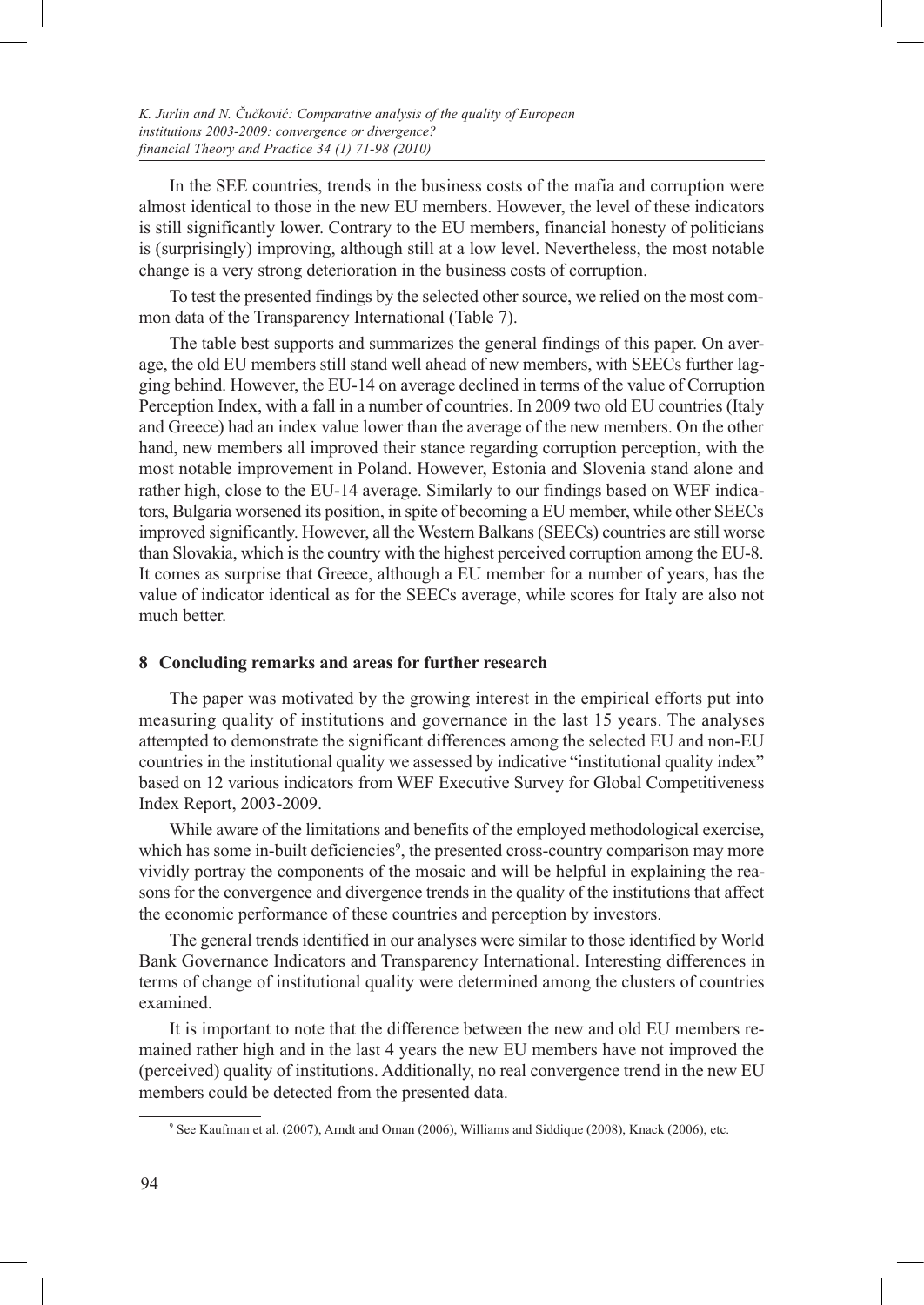For the third group of countries (Bulgaria, Romania, Croatia, Macedonia and Serbia) the analyses indicated rather strong progress in the quality of institutions, which goes in line with complying with the formal convergence criteria as reported by the European Commission, and also as measured by the other cited literature. However, looking into more detailed indicators we have shown that they still have much to reform, especially in several examined fields of institutional quality. Directed efforts are needed especially when it comes to improving the independence of the judiciary; enforcement of business contracts as well as in fight against corruption and organized crime especially in Western Balkan countries.

More detailed examination of specific indicators of institutional quality shows that nominal convergence and transposition of EU norms des not necessarily guarantee their enforcement. The gap between the adopted and enforced norms is still rather high while effectiveness of government in delivering good governance and institutional quality is still low. As many other similar reports and studies have demonstrated<sup>10</sup>, converging institutional environment in terms of quality requirements especially in the new EU members and candidate countries is still very much "work in progress". This is true even of some old EU members.

As an avenue for further research it might be interesting to explore how much the 2004 enlargement round affected the deterioration of the quality of institutions in old EU members due to a negative spill-over effect and the coexistence of some lower standards in institutions, for instance in fighting corruption or anti-trust regulations in the new EU members. In addition, is the level of average EU institutional quality, and capacity for that matter, decreasing or increasing and how may this affect the global competitiveness of the EU?

At the end it is important to mention some research questions that will continue to occupy researchers as the answers still remain inconclusive. Some of them are: Are institutional convergence and the synchronisation of institutions that are driven by the deepening of the EU integration process necessarily a good development? Would EU nations/ markets continue to differ and compete with regard their quality and capacity of institutions to trigger economic growth? What would be the impact of their endogenous institutions as a mirror of their imbedded culture, history, creativity and different behaviour patterns in finding multiple solutions to the equation of sustained development and competitiveness? One thing is certain: there is plenty to research into in the future.

#### LITERATURE

**Alessina, A. and Perotti, R., 2004.** "Income distribution, political instability and investment"*. NBER Working Paper,* No. 4486. Washington: National Bureau for Economic Research.

**Arndt, C. and Oman, C., 2006.** *Uses and Abuses of Governance Indicators*. Paris: OECD.

<sup>10</sup> World Governance Indicators (2008); Doing Business (2008); Transparency International Index (2008).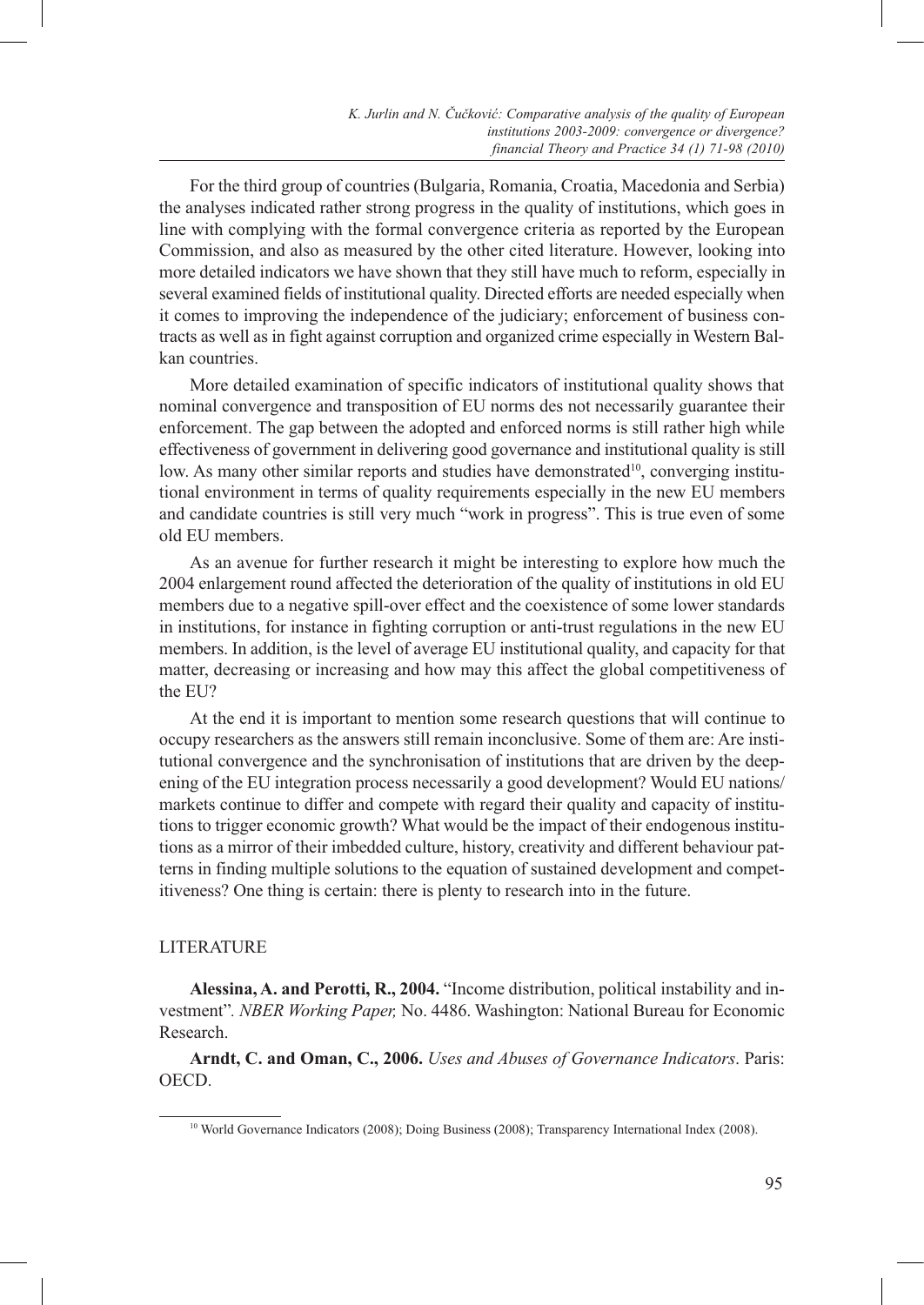**Begg, I. and Larsson, A., 2007.** "The 2007 European challenge: taking world leadership for smarter growth." *European Economic and Employment Brief*, No. 1/2007. Brussels: European Trade Union Institute.

**Begg, I., 2006.** "Economic policy and institutional transparency: the ECB" in: L. Oxelheim and J. Forssbaeck*,* eds. *Corporate and institutional transparency for economic growth in Europe*. Oxford: Elsevier, 47-69.

Begg, I., 2008. "Economic Governance of the Enlarged Euro Area". *European Economy, Economic Papers*, No. 311. Brussels: European Commission, DG Economic and Financial Affairs.

**Begg, I., Hodson, D. and Maher, I., 2003.** "Economic Policy Co-ordination in the European Union"*. National Institute Economic Review,* 183 (1), 66-77.

**Boettke, P., 2000.** "On Norms, Rules and Markets: A Comment on Samuels"*. Journal des Economistes des Etudes Humaines,* 10 (4), 547-552.

**Budak, J. and Sumpor, M., 2009.** "New Institutional Economics and Institutional Convergence"*. Ekonomski pregled,* 60 (3-4), 168-195.

**Campbell, J. L., 2004.** *Institutional Change and Globalisation*. Princeton: Princeton University Press.

**Council of the European Union, 2004.** *Outcome of the Proceedings of the Competitiveness Council on 24 September 2004 - Council Conclusions*. Doc 12898/04. Brussels, 30 September.

**Čučković, N. and Jurlin, K., 2009.** *Determinants of Competitiveness and Economic Governance: Some Evidence from the New EU Member States and Croatia*. Paper presented at the 11<sup>th</sup> Biennial EUSA Conference, 23-25 April 2009, Los Angeles, California.

**De Francesco, F. and Radaelli, C. M., 2007.** "Indicators of Regulatory Quality" in: C. Kirkpatrick and D. Parker, eds. *Regulatory Impact Assessment: Towards Better Regulation?*. Cheltenham : Edward Elgar Publishing.

**Dyson, K. (ed.), 2008.** *Euro at Ten: Europeanization, Power, and Convergence*. Oxford: Oxford University Press.

**EBRD, 2009.** *Transition Report 2009*. London: EBRD.

**European Commission, 2008.** *Lisbon Strategy: Between revolution and illusion: The Governance challenge for knowledge policies*. *LEG Synthesis Report,* EUR 23469. Brussels: European Commission, DG RTD.

**Hausmann, R., Pritchett, L. and Rodrik, D., 2004.** "Growth Accelerators"*. NBER Working Paper,* No. 10566. Washington: National Bureau for Economic Research.

**Heritage Foundation, 2009.** *Index of Economic Freedom*. Washington: The Heritage Foundation.

**Hodgson, G., 1998.** "The Approach of Institutional Economics"*. Journal of Economic Literature,* 36 (1), 166-192.

**Iwanow, T. and Kirkpatrick, C., 2007.** "Trade Facilitation, Regulatory Quality and Export Performance"*. Impact Assessment Research Centre, Working Paper Series*, No/19/2007. Manchester: University of Manchester.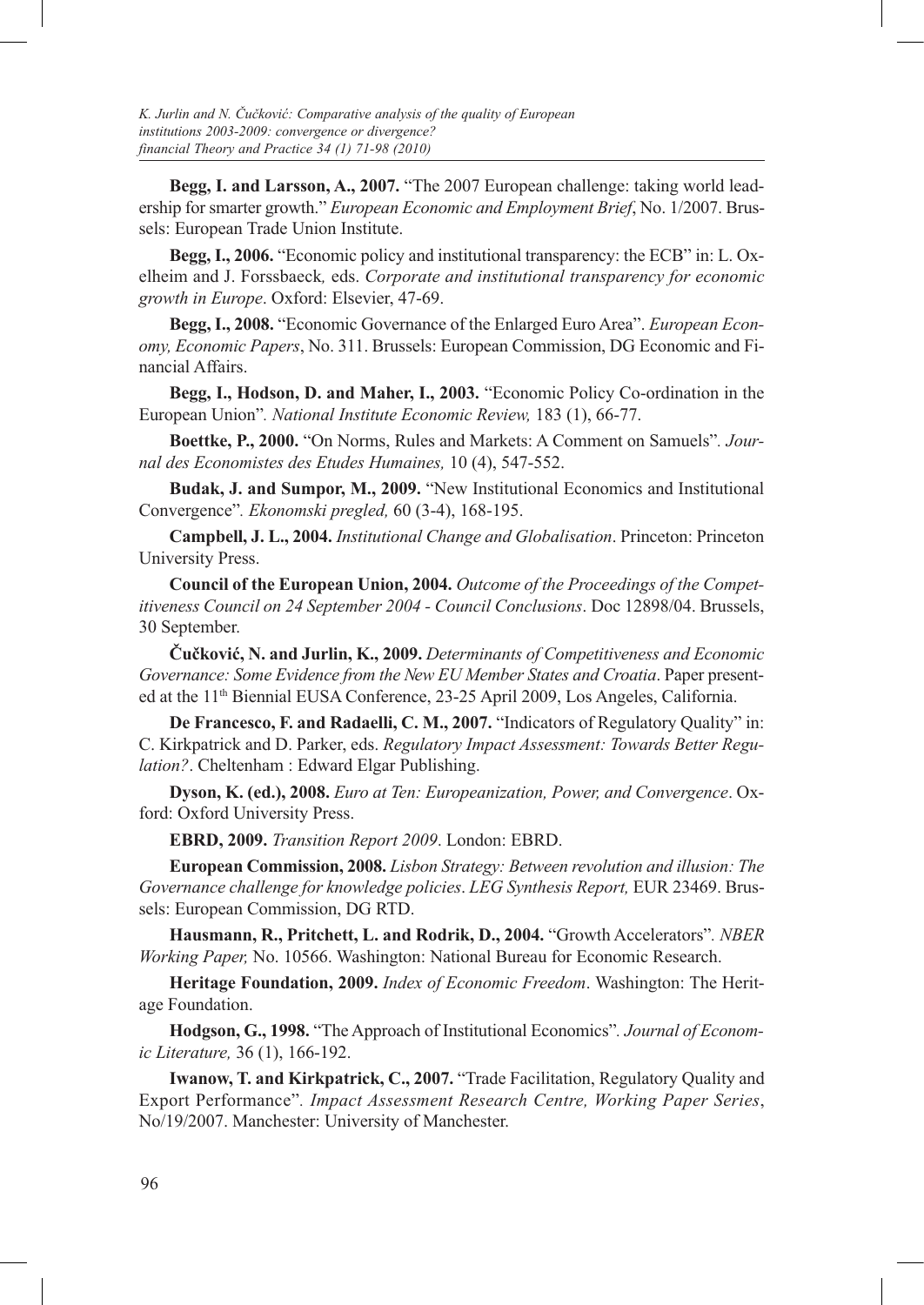**Jurlin, K., 2008.** *Assessment of Governance Quality in Europe and Latin America: What is Different*? Paper presented at the 12<sup>th</sup> EADI Conference "Global Governance for Sustainable Development"*,* Geneva, 24-28 June 2008.

**Kaufman, D., 2005.** "Back to Basic -10 Myths about Governance and Corruption"*. Finance and Development,* 42(3), 11-15.

**Kaufmann, D., Kraay, A. and Mastruzzi, M., 2007.** "The Worldwide Governance Indicators Project: Answering the Critics"*. World Bank Policy Research Working Paper Series,* No. 4149. Washington D.C.: The World Bank.

**Kaufmann, D., Kraay, A. and Mastruzzi, M., 2008.** "Governance Matters VII: Aggregate and Individual Governance Indicators, 1996-2007" [online]*. World Bank Policy Research Working Paper,* No. 4654. Washington: The World Bank. Available from: [http:// ssrn.com/abstract=1148386].

**Knack, S., 2006.** "Measuring Corruption in Eastern Europe and Central Asia: A Critique of the Cross Country Indicators"*. Policy Research Department Working Paper,* No. 3958. Washington D.C: World Bank.

**La Porta, R. [et al.], 1999.** "The Quality of Government"*. Journal of Law, Economics and Organization*, 15 (1), 222-279.

**Lippert, B. and Umbach, G., 2005.** *The Pressure of Europeanization: From Postcommunist State Administrations to Normal Players of the EU*. Baden-Baden: Nomos.

**Lippert, B., Umbach, G. and Wessels, W., 2001.** "Europeanization of CEE Executives; EU Membership Negotiations as a Shaping Power?"*. Journal of European Public Policy,* 8 (6), 980-1012.

**Marcussen, M., 2006.** "The Lisbon Process and Bench-Learning"*. Working Paper,* No. 3. Center for Democratic Network Governance, Roskilde University.

**Marcussen, M., 2008.** "Institutional Competitiveness: The Lisbon Process, Soft Governance and Convergence" in: K. Dyson, ed. *Euro at Ten: Europeanization, Power, Convergence*. Oxford: Oxford University Press.

**North, D., 1990.** *Institutions, Institutional Change and Economic Performance*. Cambridge: Cambridge University Press.

**North, D., 1997.** "The Contribution of the New Institutional Economics to an Understanding of the Transition Problem"*. WIDER Annual Lectures,* 1. Helsinki: UNU/ WIDER.

**Olson, M. and Kakhonen, S., 2001.** *A New Institutional Approach to Economic Development*. College Park: Maryland University.

**Olson, M., Sarna, N. and Swamy, A. W., 2000.** "Governance and Growth: A Simple Hypothesis Explaining Cross-Country Differences in Productivity Growth"*. Public Choice,* 102 (3-4), 341-364.

**Pedersen, K. O., 2008.** "Institutional Competitiveness: How Nations came to Compete"*. Working Paper,* No.47. Copenhagen: Copenhagen Business School.

**Pejovich, S., 1995.** *Economic Analysis of Institutions and Systems*. Dordrecht: Kluwer Academic Publishers.